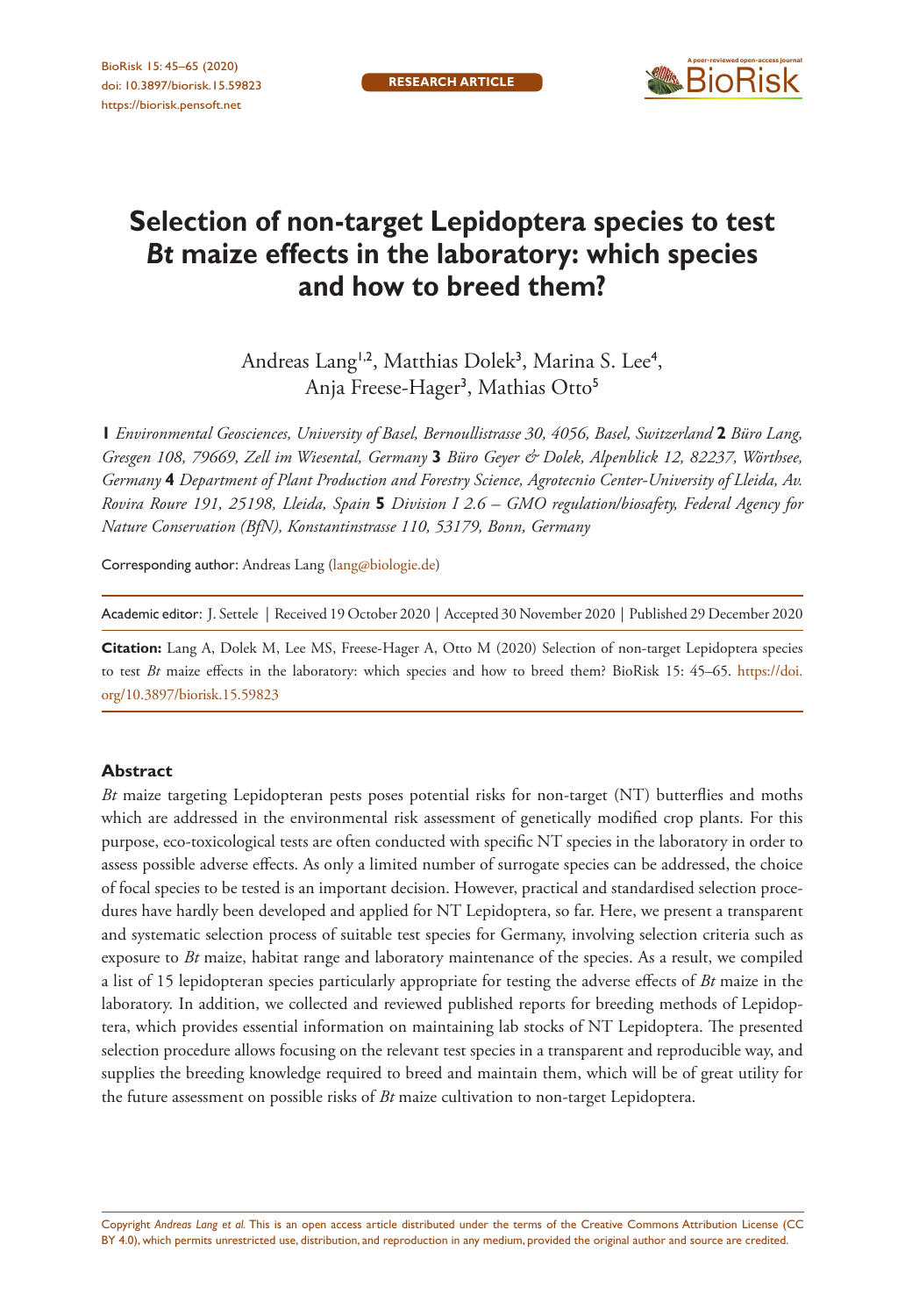#### **Keywords**

breeding, *Bt* maize, ecotoxicity, GMO, Lepidoptera, risk assessment, species selection, test species

#### **Introduction**

Transgenic maize is one of the major genetically modified (GM) crops cultivated today (ISAAA 2019). A main application are *Bacillus thuringiensis* (*Bt*) maize events producing insecticidal *Bt* proteins acting against herbivorous pest organisms (Glare and O'Callaghan 2000). The cultivation of *Bt* maize events targeting lepidopteran pests induces potential risks for non-target (NT) butterflies and moths (Lepidoptera). Lepidopteran larvae may ingest insecticidal *Bt* proteins when their larval host plants are dusted by wind-dispersed pollen of *Bt* maize, thus causing additional mortality and/or sublethal adverse effects among larvae (e.g., Zangerl et al. 2001; Dively et al. 2004; Lang and Vojtech 2006; Schuppener et al. 2012). The potential risk that certain *Bt* maize events pose to non-target Lepidoptera is subject to a mandatory pre-release environmental risk assessment (ERA) of GM crops prior to placing on the marked (EC 2001, 2018). The ERA should follow a conceptual step-by-step approach including hazard identification, hazard characterisation and exposure characterisation, and it is described and discussed further in the respective guidelines of the European Food Safety Authority (EFSA 2010a, b). For insect-resistant plants, the testing of non-target organisms (NTO) within the ERA follows an eco-toxicological approach, typically used for testing harmful pesticides and strongly focussing on controlled laboratory tests under standardised conditions (Hilbeck et al. 2008; Lang et al. 2019).

In the EU, the assessment of any GMO is carried out on a case-by-case basis including, amongst other aspects, all receiving environments because a high number of NT species are potentially exposed to GM crops in the field. So far, only a limited, non-representative number of NT Lepidoptera has been studied with regard to the potential hazard of *Bt* maize (Lang and Otto 2010). For example, for the risk assessment of the *Bt* maize event 1507 for non-targets (EFSA 2011; Perry et al. 2012), a species sensitivity distribution was carried out with Lepidoptera that were predominantly pest species (94% of considered species) with a focus on the Noctuidae (56% of considered species), which are known to be rather insensitive to *Bt* (e.g., Pilcher et al. 1997; Binning and Rice 2002). Undoubtedly, there exists a need for more tests with NT Lepidoptera, but because it is not feasible to test every single species for possible adverse effects, a representative subset of NT species referred to as 'focal species' must be selected for the risk assessment (EFSA 2010a). So far, a number of criteria have been proposed for selecting the most suitable species to carry out the ERA for GM plants. For instance, the species' exposure to the respective GM plant, the species' sensitivity to the stressor expressed in the GM crop, the species' occurrence and abundance in the agro-ecosystem, the species' protection status and population vulnerability, the species' representativeness of taxonomical and/or of functional groups, and, considering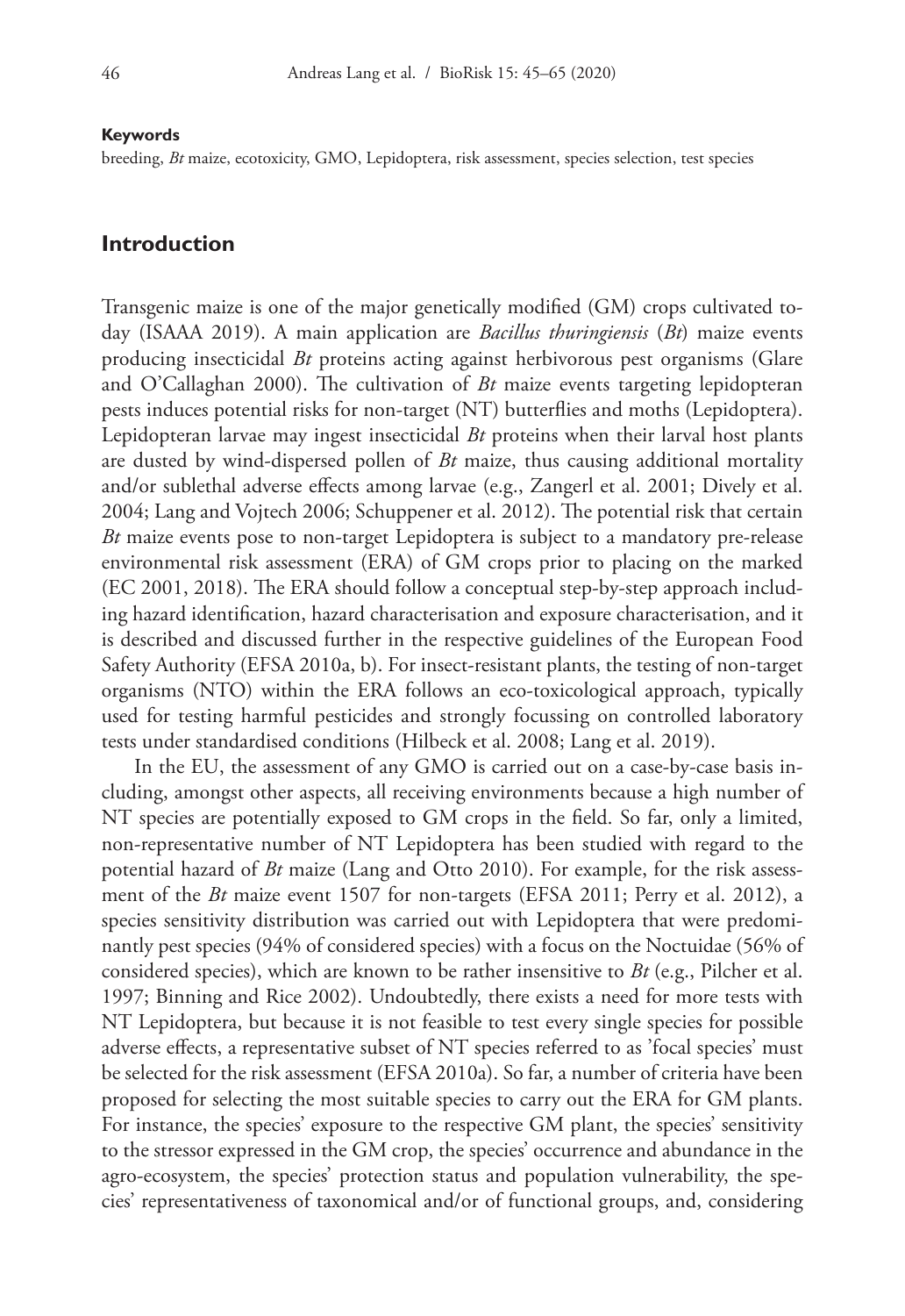practicability, that the species can be bred, kept and tested successfully under laboratory conditions (EFSA 2010a, b; Römbke et al. 2010; Andow et al. 2013; Hilbeck et al. 2014; EFSA 2016). In this respect, general procedures have been proposed, in a stepwise ecologically-based manner, to identify indicator species for testing effects on NTOs and biological diversity (Hilbeck et al. 2011; Andow et al. 2013). However, practical approaches have rarely been conducted by applying operational tools in a systematic, consistent and transparent manner to support the selection of NTO (cf. the case example of Hilbeck et al. 2014).

Several papers have been published dealing with NT Lepidoptera species to be considered for the assessment of possible harmful effects of *Bt* maize. Most of these studies recorded and compiled lists of lepidopteran species that occur near maize fields or in arable land during maize anthesis, and are thus potentially exposed spatially and/ or temporally to maize pollen dispersal (Stradling 1999; Losey et al. 2003; Lang 2004; Traxler et al. 2005; Lang and Bühler 2012; Lang et al. 2015; Masetti et al. 2017; Wallis de Vries et al. 2017; Arpaia et al. 2018; Dolezel et al. 2018). Some of these studies also accounted for the occurrence of the respective larval host plants (Stradling 1999; Losey et al. 2003; Wallis de Vries et al. 2017; Arpaia et al. 2018). The maize pollen densities recorded in the environment, i.e. the magnitude of possible *Bt* maize pollen exposure, were considered for the selection of species by Lang et al. (2015) and Arpaia et al. (2018). Some aspects of the species' population vulnerability or protection status were at least mentioned, though not necessarily used for further analysis, by Stradling (1999), Losey et al. (2003), Schmitz et al. (2003), Traxler et al. (2005), Lang et al. (2015), Wallis de Vries et al. (2017), and Dolezel et al. (2018).

To our knowledge, only two studies conducted a comprehensive, systematic and standardised attempt to select and prioritise NT Lepidoptera species for their likelihood to be affected by *Bt* maize, applying selection criteria and resulting in a list of a limited number of focal species to concentrate on in ERA of *Bt* maize (Schmitz et al. 2003; Van Wyk et al. 2007). Van Wyk et al. (2007) applied a ranking matrix based on the methodology described in Andow and Hilbeck (2004) and Hilbeck et al. (2006), focusing on moth species feeding on or closely associated with maize in South Africa, whereas day-active butterflies in adjacent field margins or neighbouring habitats were not considered. Schmitz et al. (2003) analysed a German database of Macro-Lepidoptera (LEPIDAT), developing a risk index and prioritising the species most at risk by *Bt* maize cultivation using a decision tree which accounted for selection criteria such as occurrence in farmland, exposure to maize pollen dispersal or protection status. However, in the study of Schmitz et al. (2003) species not occurring predominantly near maize fields were excluded, thereby neglecting species present but with habitat preferences other than farmland and not considering adjacent habitat types other than field edges. Neither Schmitz et al. (2003) nor Van Wyk et al. (2007) checked for the representativeness of their species' lists, e.g. in terms of representing taxonomic variety, geographical distribution, or different habitat types (cf. Hilbeck et al. 2014). Moreover, the important practical aspect of whether the focal species can be maintained under laboratory conditions was not considered.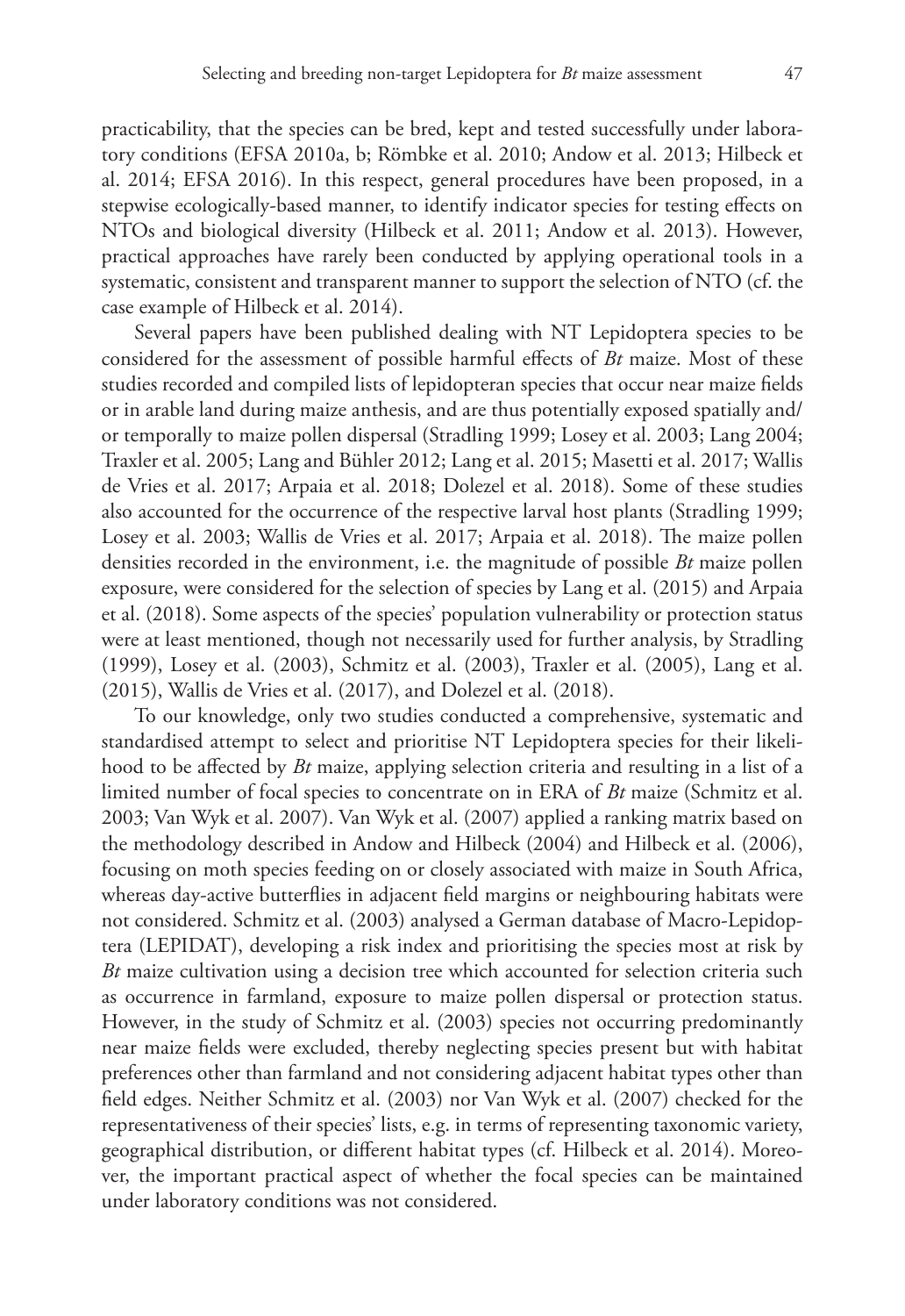Therefore, the objectives of this study were

i. to select a list of "Macro-Lepidoptera" species, which can be considered to be representative in terms of taxonomic diversity, habitat use and body size, and whose larvae appear appropriate as test organisms for studying the effects of *Bt* maize in the laboratory;

ii. to check the feasibility of laboratory breeding of the species by inspecting and listing the literature reports available on breeding Lepidoptera.

#### **Methods**

#### Selection of non-target Lepidoptera species

The aim was to compile a list of potential non-target Lepidoptera species, whose larvae appear generally appropriate as test organisms for studying the effects of *Bt* maize on Lepidoptera in the laboratory. The selection process was carried out by developing and applying a systematic, consistent and transparent selection sequence on the NT Lepidoptera species present in Germany. For this purpose, the national LEPIDAT database of the German Federal Agency for Nature Conservation (BfN) was used to identify suitable species (see also Schmitz et al. 2003), considering geographical distribution, habitats, phenology, host plants, and protection status. The LEPIDAT database refers to Germany with some additions from neighbouring regions and contains 8,670 taxon-specific entries (Pretscher and Klefges 2000).

An initial, pre-selection screening was applied focussing on "Macro-Lepidoptera" for which sufficient biological information was available regarding altitude and habitat type of occurrence as well as for larval feeding periods and feeding type. In this preselection step, all "Micro-Lepidoptera" and other species with too little biological information were excluded prior to the actual selection procedure, with one exception. We kept the micro-moth *Plutella xylostella* (Plutellidae), because *P. xylostella* is a well-known and abundant moth in farmland, is very sensitive to *Bt*, and can be bred in the lab easily.

Then, the selection sequence was run with the remaining 1,478 entries for "Macro-Lepidoptera" in order to identify potential test species by applying a step by step process, including expert knowledge in a final step (see below). To begin with, several criteria were checked assessing the exposure of Lepidoptera larvae to *Bt* maize pollen dispersal, i.e. all species that are not exposed were eventually ruled out. Subsequently, the remaining species were prioritised according to the number and type of habitats that they could concurrently occupy. Species were then prioritised according to breeding feasibility in the laboratory by excluding species that cannot be reared well in captivity. The resulting species were then prioritised by conservation status and then, finally, expert knowledge was used to select a representative diversity of species in terms of different habitat types, taxonomic variability, body size distribution and species of protection values.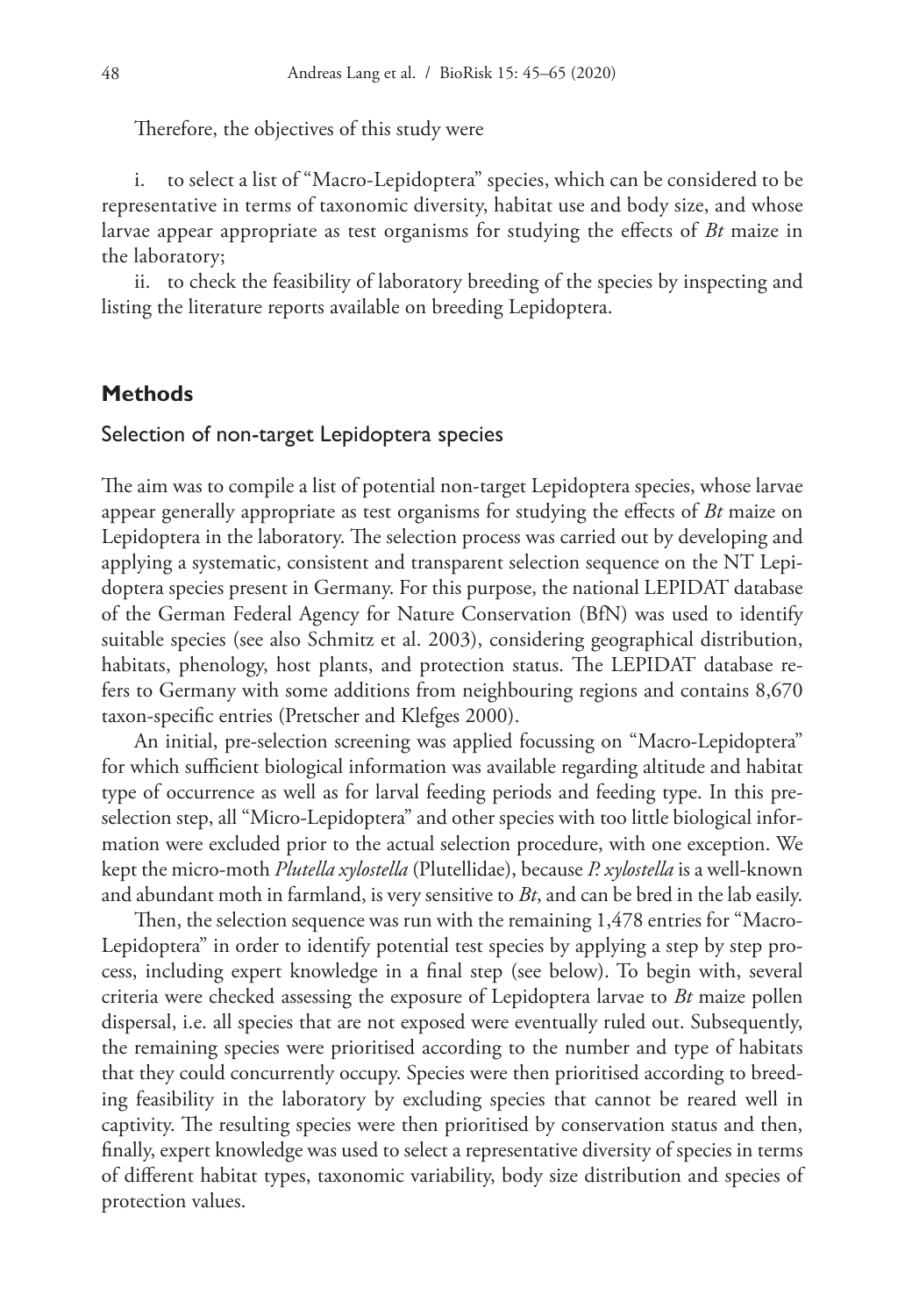After the above described pre-selection leaving 1,478 data entries, the subsequent selection process was carried out through the following steps:

#### **Selection Step 1 (excluding unsusceptible species)**

Principally, the species-specific susceptibility of lepidopteran larvae to *Bt* maize pollen is a relevant parameter. But as this is still unknown for the majority of the species (cf. Lang and Otto 2010), *Bt* susceptibility was of little discriminatory power and was not applied as a selection factor. The only exception made was that all species belonging to the family Noctuidae (some now in the family Nolidae) were excluded because members of this family were reported to be rather unsusceptible to *Bt* toxins (e.g., Pilcher et al. 1997; Binning and Rice 2002; Pérez-Hedo et al. 2012).

#### **Selection Step 2 (excluding non-resident species)**

When selecting NT species for ERA of GM crops, the local receiving environment should be considered; for this reason this study was carried out considering the German maize cultivation areas. Therefore, only species actually occurring in Germany were taken into account (according to LEPIDAT).

#### **Selection Steps 3a–3c (excluding unexposed species)**

Species where the larvae are not likely to be exposed to *Bt* maize pollen shedding were excluded (according to the information given in LEPIDAT), i.e.,

a. species occurring exclusively above 700 m a.s.l. where no maize is grown in Germany,

b. species of which larval phenology does not overlap with the maize pollen shedding period, which is roughly from the end of June to the end of August in Germany (Emberlin et al. 1999; Lang et al. 2004; Hofmann et al. 2013),

c. species whose larvae feed endophytically within the host plant, or belowground on roots, thus are not exposed to maize pollen deposition.

#### **Selection Step 4 (excluding species with restricted distribution)**

We aimed at selecting widespread species which occur in various different habitats so that the species selected are representative of the range of possible *Bt* maize cultivation environments. So, the specific habitat types as given by LEPIDAT were assigned to each species. Habitat requirements of the species are described in fine detail in the LEPIDAT database, however, for the current approach the species were assigned to the gross habitat classifications: farmland, dryland, wetland, woodland, settlements (if deemed necessary, the specific habitat types can still be ascribed *ex post*). Double entries were possible, e.g., species occurring in two habitat types could be noted for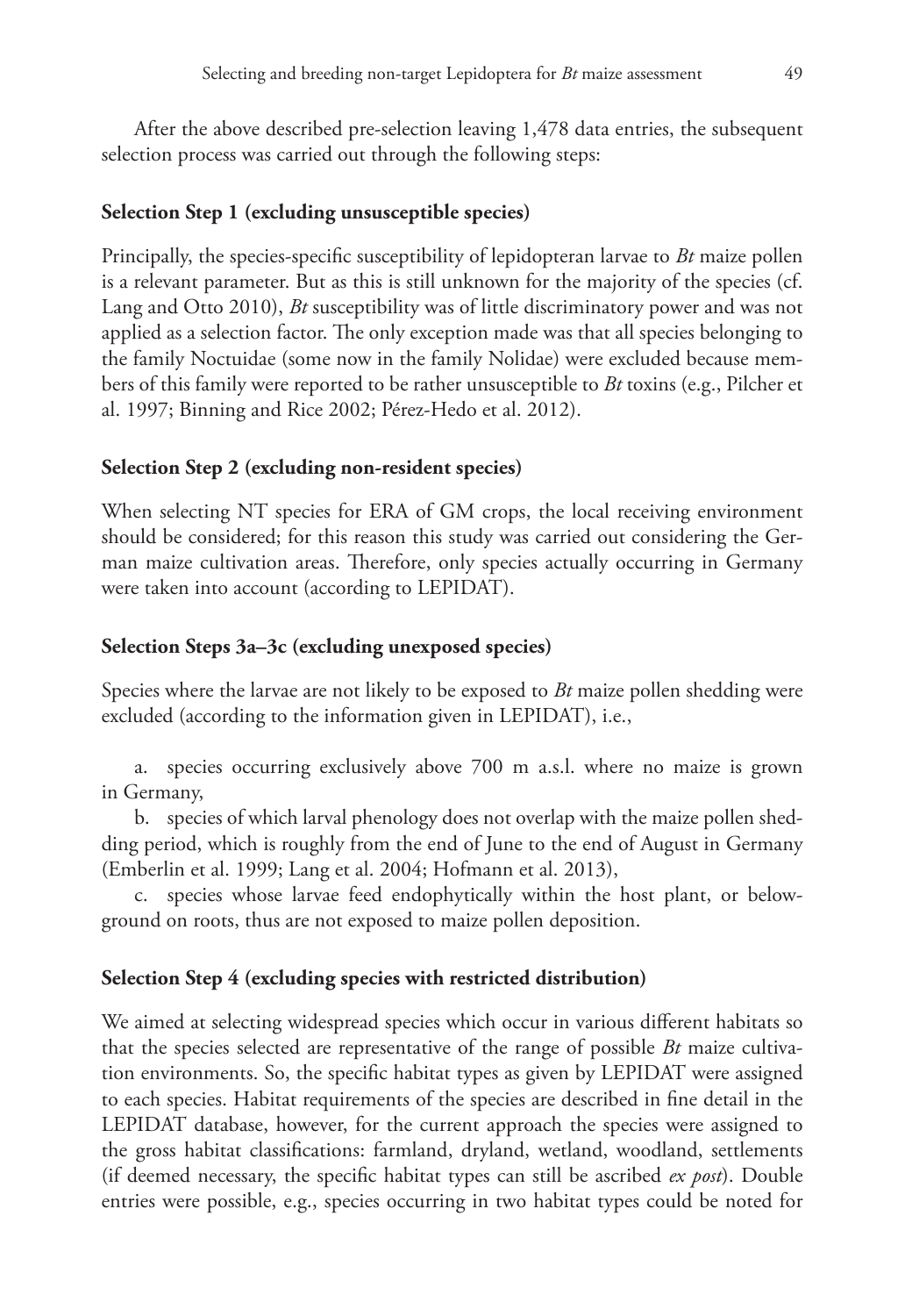both habitats. Then, we selected all species which can be found in at least four different habitat types concurrently, including farmland.

# **Selection Step 5 (excluding species that are difficult to breed in the lab)**

Species were selected that could be bred and kept in the laboratory easily according to available knowledge. A literature search was conducted in order to compile information on breeding Lepidoptera families and species, and thus assess the feasibility of breeding each species. Species were defined in three breeding categories: P1 = can be bred in the lab from egg to adult as a stable colony over several generations;  $P2 = egg$ laying of adult females is possible in the lab, larvae subsequently can be reared in the lab; P3 = eggs or larvae must be collected in the field but can be kept in the lab thereafter; P4 = keeping and rearing is difficult (no oviposition and problematic keeping in the lab); P5 = unknown. Species that had no record of successful oviposition and rearing in the laboratory were excluded (P3, P4, P5).

# **Selection Step 6 (prioritising conservation status)**

For the risk assessment, protected species are of special concern as they represent a protection goal by EU legislation (EC 1992; EFSA 2010b). Therefore, eco-toxicological testing must identify the sensitivity of protected species and concurrent harm resulting from *Bt* maize effects. The most direct way to estimate this is to include this group in the set of test species. Selection step 6 ensures that protected species are ranked high and are included in the final set of test organisms provided they could be bred in the lab well.

# **Step 7a to 7c (ensuring a representative variety of species)**

In the following steps, the species selection was further fine-tuned with regard to a representative distribution of:

- a. taxonomic variety (covering different Lepidoptera super-families);
- b. body sizes (covering a range of different larval sizes); and

c. further factors depending on the respective receiving requirement, i.e. the area where the GM crop is cultivated (e.g., geographical distribution, abundance in the field, ecological significance; cf. Hilbeck et al. 2014). This was done according to our own expert judgement in order to warrant a diverse, representative list of species, including protected species if feasible.

# Breeding and rearing European Lepidoptera

A screening for existing breeding methods of Lepidoptera was carried out through a literature search, supplemented with expert interviews. A general internet search using google and google scholar did not produce many valuable results, although some non-academic information exists on different internet sources. Relevant literature was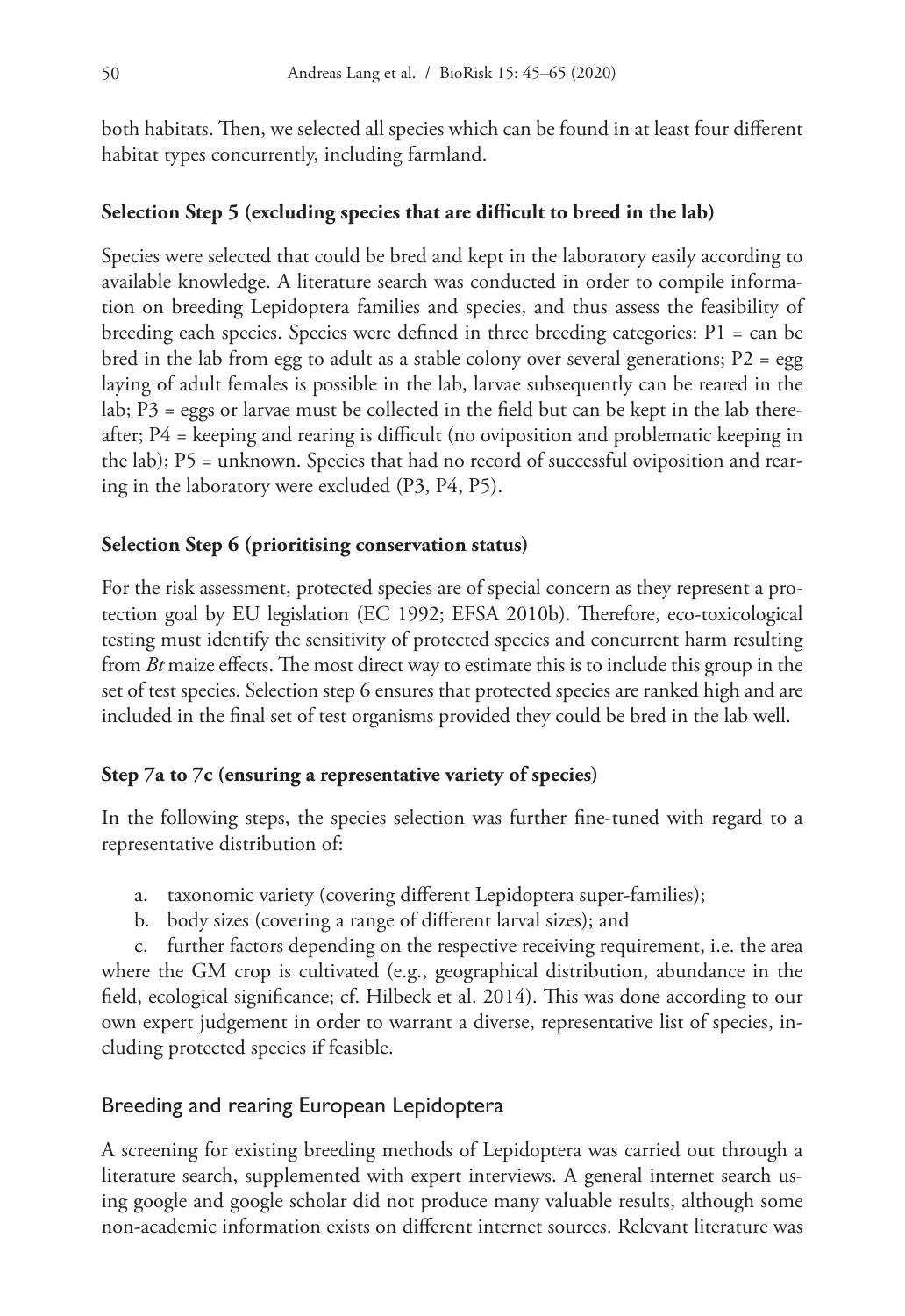| Superfamily    | Family (species number in Europe)                                                                       |  |
|----------------|---------------------------------------------------------------------------------------------------------|--|
| Bombycoidea    | Brahmaeidae (7), Endromidae (2), Saturniidae (11), Sphingidae (42)                                      |  |
| Cossoidea      | Brachodidae (15), Castniidae (1), Cossidae (37), Sesiidae (117)                                         |  |
| Drepanoidea    | Cimeliidae (3), Drepanidae (22)                                                                         |  |
| Geometroidea   | Geometridae (1,092), Uraniidae (1)                                                                      |  |
| Hepialoidea    | Hepialidae (18)                                                                                         |  |
| Lasiocampoidea | Lasiocampidae (48)                                                                                      |  |
| Noctuoidea     | Erebidae (372), Euteliidae (2), Noctuidae (1,306), Nolidae (48), Notodontidae (59)                      |  |
| Papilionoidea  | Hesperiidae (48), Lycaenidae (151), Nymphalidae (261), Papilionidae (16), Pieridae (61), Riodinidae (1) |  |
| Zygaenoidea    | Epipyropidae (2), Heterogynidae (13), Limacodidae (5), Somabrachyidae (1), Zygaenidae (68)              |  |

**Table 1.** Superfamilies and families of Lepidoptera screened for breeding information (taxonomy according to www.fauna-eu.org). Number of European species according to Rennwald and Rodeland (2019).

mostly retrieved from general biological databases such as BIOSIS [\(http://isiknowl](http://isiknowledge.com/biosis)[edge.com/biosis](http://isiknowledge.com/biosis)), but also from two specific databases (www.entomologische-literatur. de; www.zobodat.at). "Entomologische Literatur" is a private database on publications on Lepidoptera from Germany, whereas "Zobodat" is the publication database of the Biologiezentrum Linz, Austria. These two more specific databases offer access to publications from the beginning and the middle of the  $20<sup>th</sup>$  century, mostly in the German language. Many of the publications cover "traditional breeding" defined as breeding without controlled (microclimatic) conditions. The most valuable search strings for the German/Austrian databases were <Zucht> (German for breeding/rearing) and family names. Searching BIOSIS was rendered most efficient by using the Lepidoptera family name together with <laboratory rearing> or <artificial diet>.

The search on breeding focused on the superfamilies and families presented in Table 1, thus excluding largely the "Micro-Lepidoptera (see also Selection of non-target Lepidoptera species). Geographically, the search was restricted to Europe. The first screening yielded an enormous number of publications, especially for certain families, which made it impossible to consider all breeding references ever published. Therefore, we followed the subsequent strategy: after we had collected sufficient information for the information-rich families, we then focused the further search on those families, where breeding information was scarce, so far.

All publications selected using the above procedure were listed in a table (see Suppl. material 1) and information about the type of breeding is provided. In addition, more details are presented on the content of the publications, including information on which species were bred successfully on an artificial diet. Breeding on an artificial diet was considered particularly relevant, because it allows standardization and reproducibility of laboratory trials.

### **Results**

### Selection of non-target species

Pre-selection: overall, the LEPIDAT database contained 8,670 entries for Lepidoptera taxonomic units (genera, species, sub-species). Excluding all taxa for which the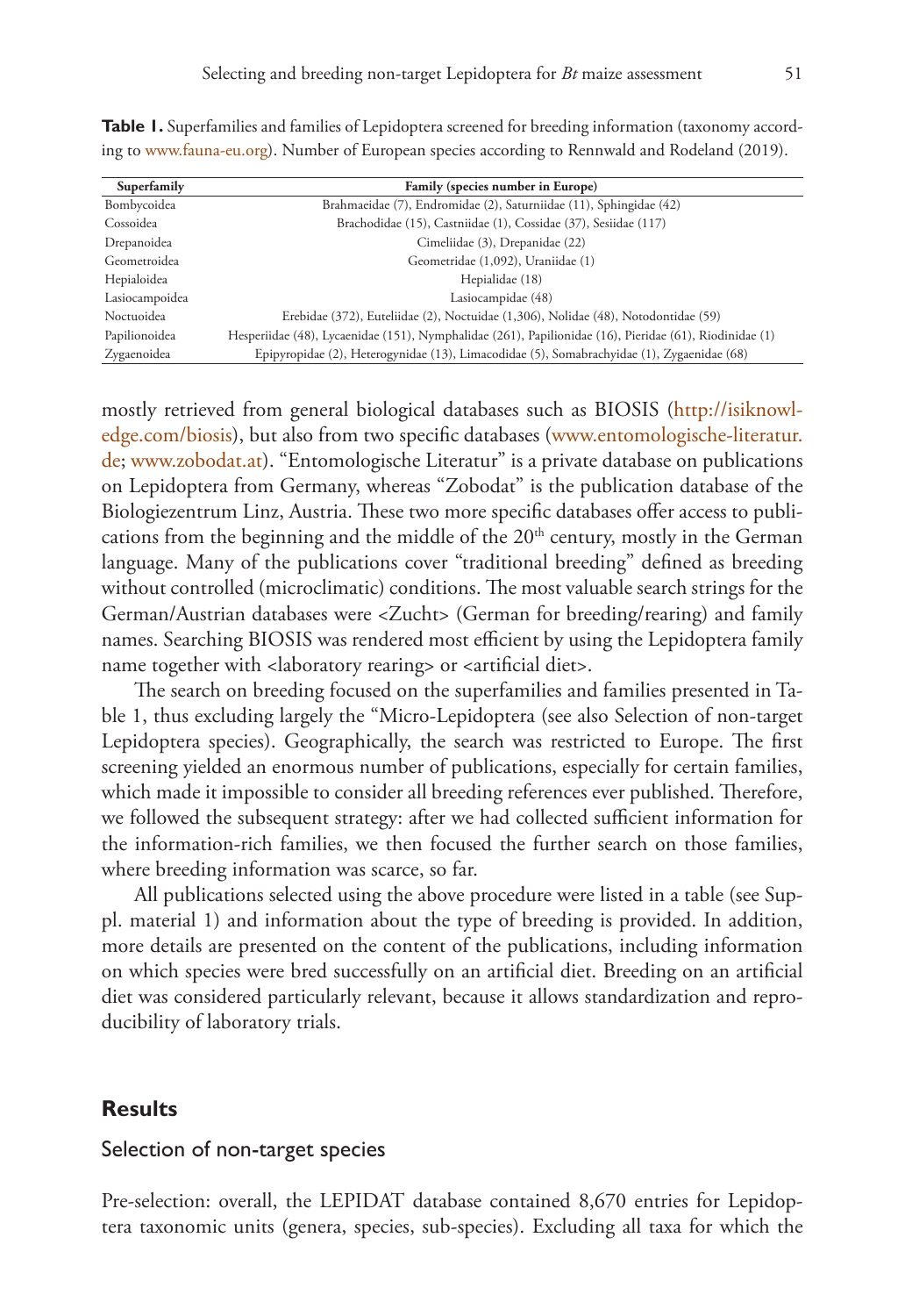

Figure 1. Schematic presentation of the selection process to choose focal Lepidoptera species for the testing of *Bt* maize effects in the laboratory.

database did not contain the information required by the following selection steps resulted in 1,478 taxa for selection step 1 (Fig. 1).

Selection step 1 (excluding unsusceptible species): species known to be insensitive to *Bt* were excluded, in this case all 350 listed species belonging to the family Noctuidae (some now in the family Nolidae), leaving 1,128 taxa (Fig. 1).

Selection step 2 (excluding non-resident species) and step 3 (excluding unexposed species): of the remainder, 476 taxa were eliminated when applying the exclusion criteria of steps 2 and 3, i.e. species unlikely to be exposed to *Bt* maize in Germany were excluded; either because the species are not native (= step 2), or because they are not exposed due to their altitudinal distribution, phenology or feeding habits (= steps 3a–3c). In consequence, a total of 652 Lepidoptera species remained as potentially adequate test species (Fig. 1). This selection encompassed species including butterflies and moths: 60 Nymphalidae, 42 Lycaenidae, 17 Hesperiidae, 12 Pieridae, 2 Papilionidae, 304 Geometridae, 43 Arctiidae, 35 Psychidae, 31 Notodontidae, 19 Zygaenidae, 15 Drepanidae, 15 Nolidae, 14 Lasiocampidae, 14 Sphingidae, 12 Lymantriidae, 4 Cossidae, 4 Hepialidae, 4 Cossidae, 2 Limacodidae, 1 Gracillariidae, 2 Saturniidae, 1 Endromidae, 1 Lemoniidae, 1 Thyrididae and 1 Plutellidae.

Selection step 4 (excluding species with restricted distribution): assigning habitat types to the remaining 652 species produced a list of 479 "woodland species", 304 "farmland species", 271 "dryland species", 207 "wetland species", and 161 "settlement species" (multiple nominations of species to habitat categories were possible). From this pool, we selected all species which can be found in four different habitat types concurrently including farmland, as this covers widespread species representative for several different habitat types. This resulted in a list of 54 species (Fig. 1).

Selection step 5 (excluding species that are difficult to breed in the lab): here, we assessed the species' suitability for lab culturing, i.e. whether the species are relatively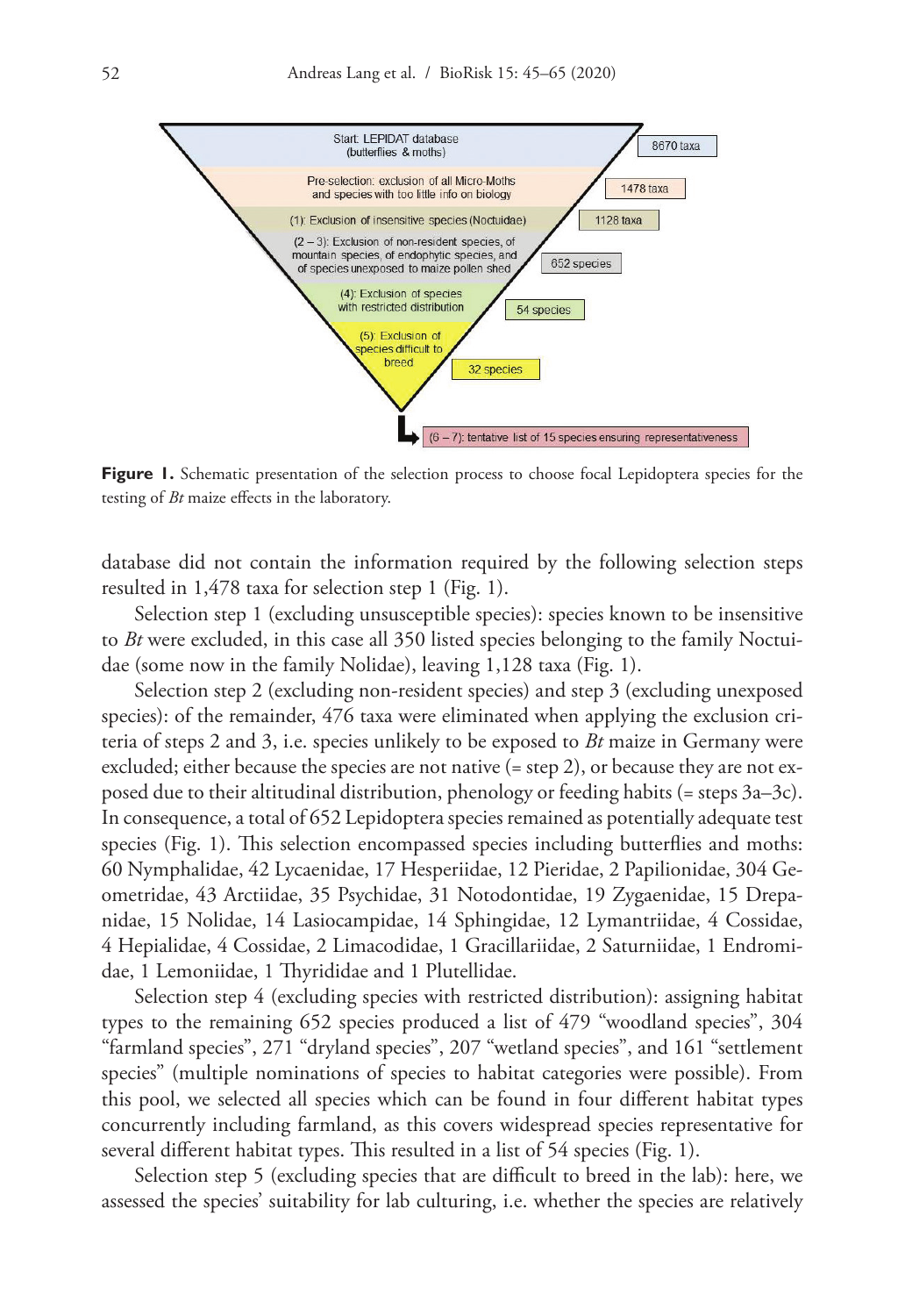easy to breed. All species were selected that oviposit in the lab and/or can be reared as larvae indoors (P1 and P2) according to the defined breeding categories. This resulted in a list of 32 species (Table 2).

Selection steps 6 (prioritising conservation status)  $-7$  (ensuring a representative variety of species): All 32 species (Table 2) obtained in the previous selection step are potentially suitable for testing *Bt* maize pollen effects on lepidopteran larvae in the laboratory. As a final outcome of our selection, we compiled a tentative list of 15 test species (species marked in bold in Table 2) in order to contain at least one species of protection value (step 6); and include species of higher abundance in farmland belonging to different super-families (taxonomic variety) with larvae of different body sizes (step 7).

**Table 2.** List of 32 Lepidoptera species suitable for laboratory experiments to test the adverse effects of *Bt* maize. A tentative list of 15 focal species is marked in bold. Breeding categories: "P1" = can be bred in the lab from egg to adult as a stable colony over several generations; "P2" = egg laying of adult females possible in lab, larvae can be reared on host plant leaves or artificial diet; see methods for details. Red list classifications: "EN" = endangered, "VU" = vulnerable", "NT" = near threatened, "LC" = least concern (BfN 2011).

| <b>Species</b>           | Family      | <b>Red List Germany</b> | <b>Breeding category</b> |
|--------------------------|-------------|-------------------------|--------------------------|
| Arctia caja              | Arctiidae   | NT                      | P <sub>1</sub>           |
| Diacrisia sannio         | Arctiidae   | LC                      | P1 to P2                 |
| Diaphora mendica         | Arctiidae   | <b>LC</b>               | P1 to P2                 |
| Euplagia quadripunctaria | Arctiidae   | <b>LC</b>               | P1 to P2                 |
| Parasemia plantaginis    | Arctiidae   | NT                      | P <sub>1</sub>           |
| Ematurga atomaria        | Geometridae | LC                      | P1 to P2                 |
| Peribatodes rhomboidaria | Geometridae | LC                      | P1 to P2                 |
| Scopula immutata         | Geometridae | <b>LC</b>               | potentially P1/P2        |
| Pyrgus malvae            | Hesperiidae | NT                      | P <sub>1</sub>           |
| Lycaena tityrus          | Lycaenidae  | <b>LC</b>               | P <sub>1</sub>           |
| Lycaena virgaureae       | Lycaenidae  | <b>NT</b>               | P1 to P2                 |
| Aglais io                | Nymphalidae | LC                      | P <sub>1</sub>           |
| Aglais urticae           | Nymphalidae | LC                      | P1                       |
| Aphantopus hyperantus    | Nymphalidae | LC                      | P1                       |
| Argynnis adippe          | Nymphalidae | VU                      | P1                       |
| Argynnis aglaja          | Nymphalidae | <b>NT</b>               | P1                       |
| Boloria selene           | Nymphalidae | <b>NT</b>               | P <sub>1</sub>           |
| Coenonympha pamphilus    | Nymphalidae | LC                      | P <sub>1</sub>           |
| Erebia medusa            | Nymphalidae | <b>NT</b>               | P1 to P2                 |
| Euphydryas aurinia       | Nymphalidae | EN                      | P <sub>1</sub>           |
| Hipparchia semele        | Nymphalidae | VU                      | P1                       |
| Maniola jurtina          | Nymphalidae | LC                      | P <sub>1</sub>           |
| Melitaea athalia         | Nymphalidae | VU                      | P1 to P2                 |
| Minois dryas             | Nymphalidae | EN                      | P1 to P2                 |
| Anthocharis cardamines   | Pieridae    | LC                      | P1                       |
| Pieris brassicae         | Pieridae    | LC                      | P <sub>1</sub>           |
| Pieris napi              | Pieridae    | LC                      | P1                       |
| Pieris rapae             | Pieridae    | LC                      | P <sub>1</sub>           |
| Hamearis lucina          | Riodinidae  | VU                      | P1 to P2                 |
| Deilephila elpenor       | Sphingidae  | LC                      | P1                       |
| Hyles galii              | Sphingidae  | LC                      | P1 to P2                 |
| Plutella xylostella      | Plutellidae | LC                      | P <sub>1</sub>           |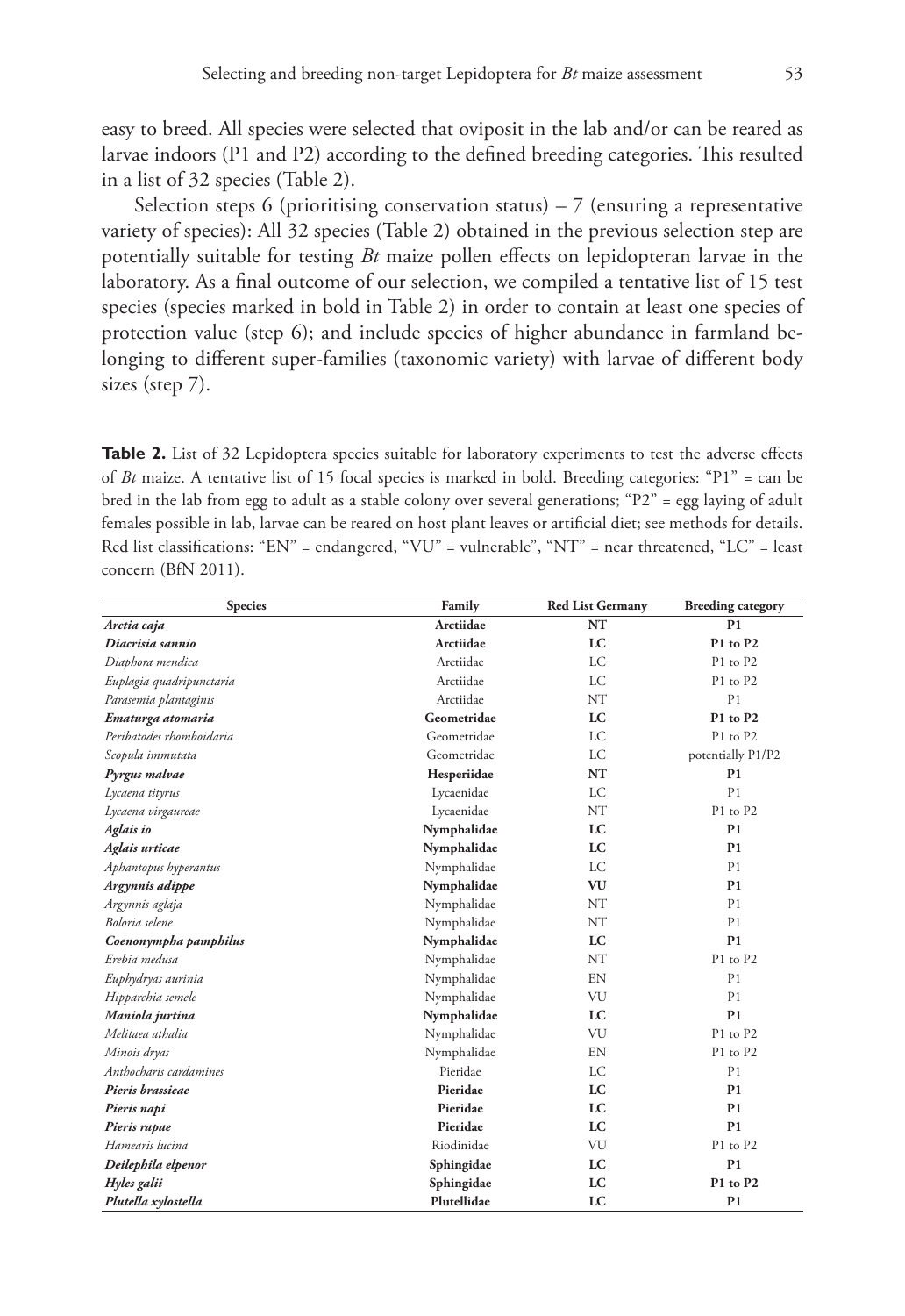### Breeding and rearing European Lepidoptera

### **General information**

The literature search for breeding and rearing European Lepidoptera resulted in a list of 548 publications including a number of handbooks and reviews, which are all compiled and listed in Suppl. material 1. Details about the contents of the publications are presented concerning which species (groups) are treated as well as on the general subject of the references, and the specific contents of the studies are described in more detail such as specific conditions required for successful rearing of larvae (Suppl. material 1, 2). Early descriptions are more than 100 years old (e.g. Holtheuer 1908; Lutz 1904), and mainly address amateur lepidopterists, who wish to keep collected caterpillars at home. In general, Fritzer (2005) and Gleichauf (1968) describe rearing caterpillars and pupae only, while all stages are treated by Aue (1928), Müller (1986, 1987a, b), Weidemann (1982–1984), and Wyniger (1974). The methodology of hand-pairing of imagines is described by Clarke and Sheppard (1956), Müller (1987b), Platt (1969) and Weidemann (1982–1984). An extensive, up-dated handbook on traditional breeding of European Lepidoptera was published by Friedrich (1983; English version published in 1986). The handbooks of Singh and Moore (1985) and Wyniger (1974) additionally treat breeding on an artificial diet. Checking literature on larval ecology can also provide valuable information on the specific host plants used by the species (e.g. Carter and Hargreaves 1986; Bräu et al. 2013; Reinhardt et al. 2020).

In the laboratory, Lepidoptera are often reared in the traditional way, i.e. on natural host plants under room conditions without control of the microclimate. Keeping larvae on their natural host plants is also the recommended approach for testing *Bt* maize effects (Lang et al. 2019). Commonly, only caterpillars are reared to adults, because to maintain a colony in the lab would require covering the whole life cycle from eggs to pairing adults. Whatever the approach, certain rearing basics have to be taken into account which we compiled in Table 3. Hygienic conditions are of utmost importance with a regular change of food and container as well as good ventilation to prevent water condensation leading to mould formation. For mass rearing, eggs or pupae are often disinfected in order to reduce incidence of disease (e.g., Bathon and Gröner 1977). If breeding over several generations is wanted, measures to maintain fitness and avoid inbreeding are needed (Müller and Wintermann 1985; Bryant et al. 1999), and sometimes it may be necessary to supplement the colony with fresh individuals from the field. All containers and handling equipment should routinely be disinfected (Morton 1979), e.g. by UV light (Fiedler, pers. comm.). In some cases it may also be necessary to treat the food plants to remove infectious agents or parasitoid eggs present on the natural host plants (Stefanescu, pers. comm.).

#### **Breeding on artificial diets**

For testing *Bt* maize pollen effects, Lang et al. (2019) recommend to use natural host plants for rearing lepidopteran larvae as this mimics the natural situation best, thus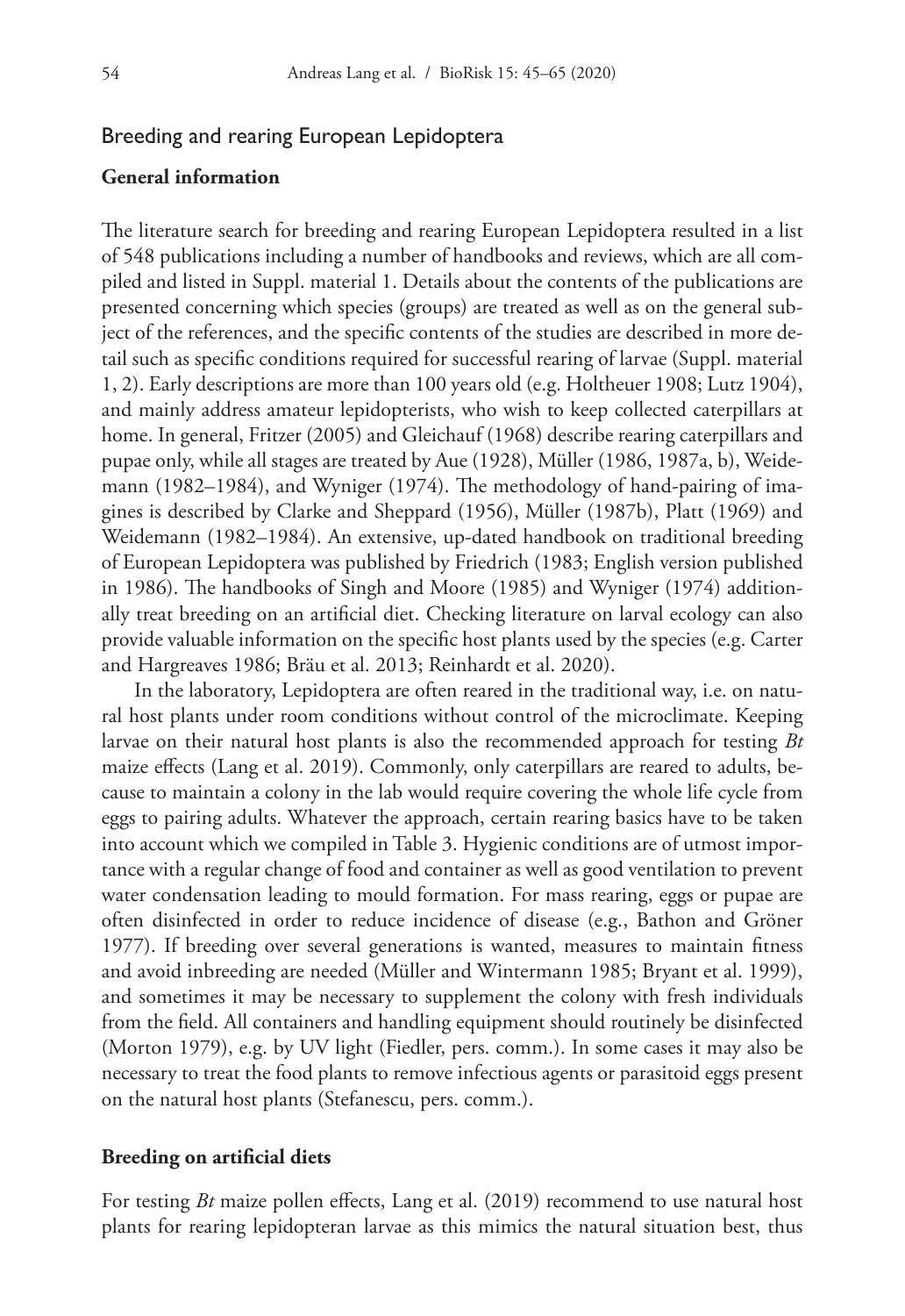| Factor     | Larvae                                                                                                   | <b>Adults</b>                                                                          |
|------------|----------------------------------------------------------------------------------------------------------|----------------------------------------------------------------------------------------|
| Population | Is it possible to obtain caterpillars or other immatures from a                                          | How can the adults be obtained (light trapping,                                        |
| origin     | laboratory population?                                                                                   | $netting$ ?                                                                            |
|            | How can immatures be obtained from the field?                                                            |                                                                                        |
| Food       | Which plants and plant parts serve as food?                                                              | Do adults require feeding in order to mate/oviposit?                                   |
|            | Is the food permanently available?                                                                       | Is forced feeding possible or necessary?                                               |
|            | What particular requirements do the food plants need to meet                                             | What type of food do adults require?                                                   |
|            | (water, nutrition)?                                                                                      | Is food permanently available (i.e. flowers)?                                          |
|            | Can caterpillars be reared on artificial diets (see below)?                                              | Which plants or substrates are needed for oviposition?                                 |
| Climatic   | What is the temperature range for an optimal development?                                                | What are conditions for adults to mate and oviposit                                    |
| conditions | What is the relative humidity needed for development and to                                              | (photoperiod, sunlight, temperature)?                                                  |
|            | minimise disease incidence?                                                                              |                                                                                        |
|            | Which day/night cycle is needed?                                                                         |                                                                                        |
|            | Which conditions should be avoided to prevent dormancy or                                                |                                                                                        |
|            | diapause?                                                                                                |                                                                                        |
| Rearing    | What are the required dimensions or other characteristics of the                                         | What requirements do adults need for eclosion?                                         |
| containers | rearing containers?                                                                                      | What dimensions are necessary in order to achieve                                      |
|            |                                                                                                          | mating?                                                                                |
| Population | How many caterpillars can be reared together (competition,                                               | How many adults (female:male ratios) should be                                         |
| density    | infections)?                                                                                             | placed together to achieve mating?                                                     |
| Life cycle | What are the development times for the different life stages and                                         | Do adults show dormancy or diapause and what are                                       |
|            | at what temperatures?                                                                                    | the triggers?                                                                          |
| Handling   | Is there any special consideration regarding handling (i.e. larval                                       | How often will it be possible to obtain large numbers                                  |
|            | stress, damaging moulting stages)?                                                                       | of eggs?                                                                               |
|            | How many larvae can be reared at a time by the workforce                                                 |                                                                                        |
|            | (number of working hours available)?                                                                     |                                                                                        |
| Disease/   | What are the most frequent diseases and how can they be                                                  | Is it necessary to take any particular measures for adult                              |
| predator   | prevented or reduced, can eggs or pupae be disinfected and how?                                          | feeding or egg laying, e.g. washing or disinfecting                                    |
| control    | Is it necessary to wash/disinfect the host plant?                                                        | wildflowers or oviposition substrate?                                                  |
| Others     | Are there special requirements for the larvae to pupate (e.g.<br>substrate)?                             | Is hand-pairing necessary and feasible?                                                |
|            |                                                                                                          |                                                                                        |
|            | Are there any particular other aspects of the species that need to<br>be considered (e.g. myrmecophily)? | Is it possible to preserve adults, pupae or eggs in the<br>refrigerator, for how long? |
|            |                                                                                                          |                                                                                        |

**Table 3.** Background information required when breeding Lepidoptera.

increasing the ecological relevance and validity of the test results. Nevertheless, using artificial diets might be reasonable in some cases, e.g. in order to standardise experimental conditions or to quickly screen a large number of different species. Here, general information on using artificial diets is presented, while more detailed descriptions can be found in Suppl. material 1, 2. Artificial diets for rearing lepidopteran larvae were developed in the 1960s (Grisdale 1963, 1973; House et al. 1971; Singh 1977), and since then they have been improved and diversified. Artificial diets usually consist of flour (often from legumes or cereals), proteins, yeast, cholesterol, vitamins and minerals. Agar is used as binding material, sometimes antibiotics and other preservatives are added. If a phagostimulant is needed, dried and ground food plants and/or sucrose may be mixed into the diet (Morton 1979). When rearing lepidopteran larvae on artificial diets, specific containers have to be used (Singh and Surrey 1980; Hansen and Zethner 1979; Skovmand and Christoffersen 1994; Davis et al. 1990).

Several publications exist that give an overview of different artificial diets and/ or list successfully reared species, e.g. Gardiner (1978), Hansen and Zethner (1979), Khalaf (1979), Singh (1980, 1983). Recipes of artificial diets repeatedly used are given by Bergomaz and Boppré (1986) and McMorran (1965) with modifications by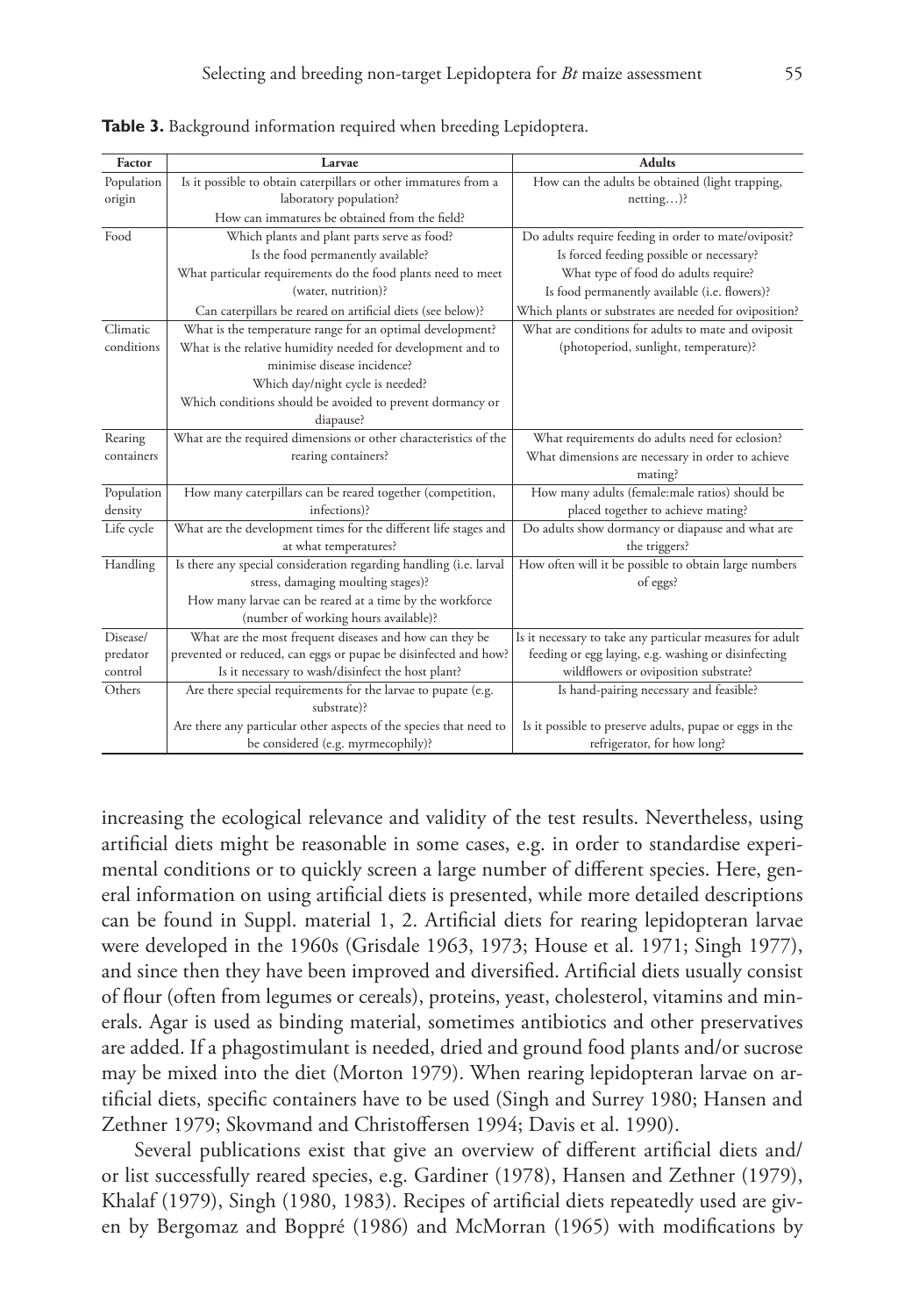Grisdale (1973), Singh and Moore (1985) and Wyniger (1974). Fischer et al. (1991) used the recipe of Bergomaz and Boppré (1986) and published their experiences and listed successfully reared species. An overview of species that were successfully reared on the "McMorran diet" (McMorran 1965, Grisdale 1973) are given by Hervet et al. (2016). Reinecke (1985) considers in detail the different types of diet, nutritional components, gels and bulking agents, water, feeding inducers, diet stabilization and antimicrobials and physical aspects. Vanderzant (1974) and Bell et al. (1978) also provide overviews.

Depending on the natural feeding habits, artificial diets must be presented in different ways to mimic natural conditions (Gardiner 1978; Morton 1979). Nevertheless, the acceptance of artificial diets by caterpillars is not always easily obtained. Especially first instar caterpillars are often reluctant to accept artificial diets (e.g. Fiedler pers. comm., Fischer et al. 1991, Hervet et al. 2016). If caterpillars had contact with food plants, a shift to an artificial diet may not be successful or cause high mortality (Fischer et al. 1991; Morton 1979). The artificial diet must be exchanged regularly to avoid desiccation of the diet and/or mould formation (Fischer et al. 1991, Fiedler pers. comm., Morton 1979). Some recipes add formalin to avoid mould formation (e.g. Bergomaz and Boppre 1986; Morton 1979). It is advised not to allow for pupation on/in the artificial diet (Gardiner 1978).

### **Discussion**

Here we present a list of potential, non-target Lepidoptera species for assessing the effects of *Bt* maize pollen on lepidopteran larvae in the laboratory, and develop a systematic selection process allowing to identify the suitable test species in a transparent manner. A number of criteria have been proposed for selecting adequate non-target species of various taxonomic groups to assess the potential environmental risks of cultivating GM plants (e.g., EFSA 2010b). In the case of lepidopteran-specific toxicants expressed by *Bt* maize, the direct harm to Lepidoptera is known and documented (e.g., Lang and Otto 2010), but requires quantification on a number of species. Variation of lepidopteran species in Europe is very high in terms of sensitivity to *Bt*, in terms of temporal and spatial exposure to maize cultivation, and in terms of vulnerability of their populations, hence testing only a few species for a specific *Bt* toxin is not sufficient (Lang and Otto 2010). On the other hand, it is not feasible to test all exposed Lepidoptera. Therefore, when choosing a limited number of focal species for toxicological tests, it is important that the selected species are sufficiently representative to act as proxies of the remaining, ignored species. The presented selection method fulfils this need in generating an appropriate and representative set of candidate test species. The species selection was done by subsequently excluding less suitable species following a systematic sequence of criteria, resulting in a list of 32 potential, non-target Lepidoptera test species. From those, we chose an array of 15 focus species in order to cover the range of diversity encountered across Central Europe, using the selection steps 4, 6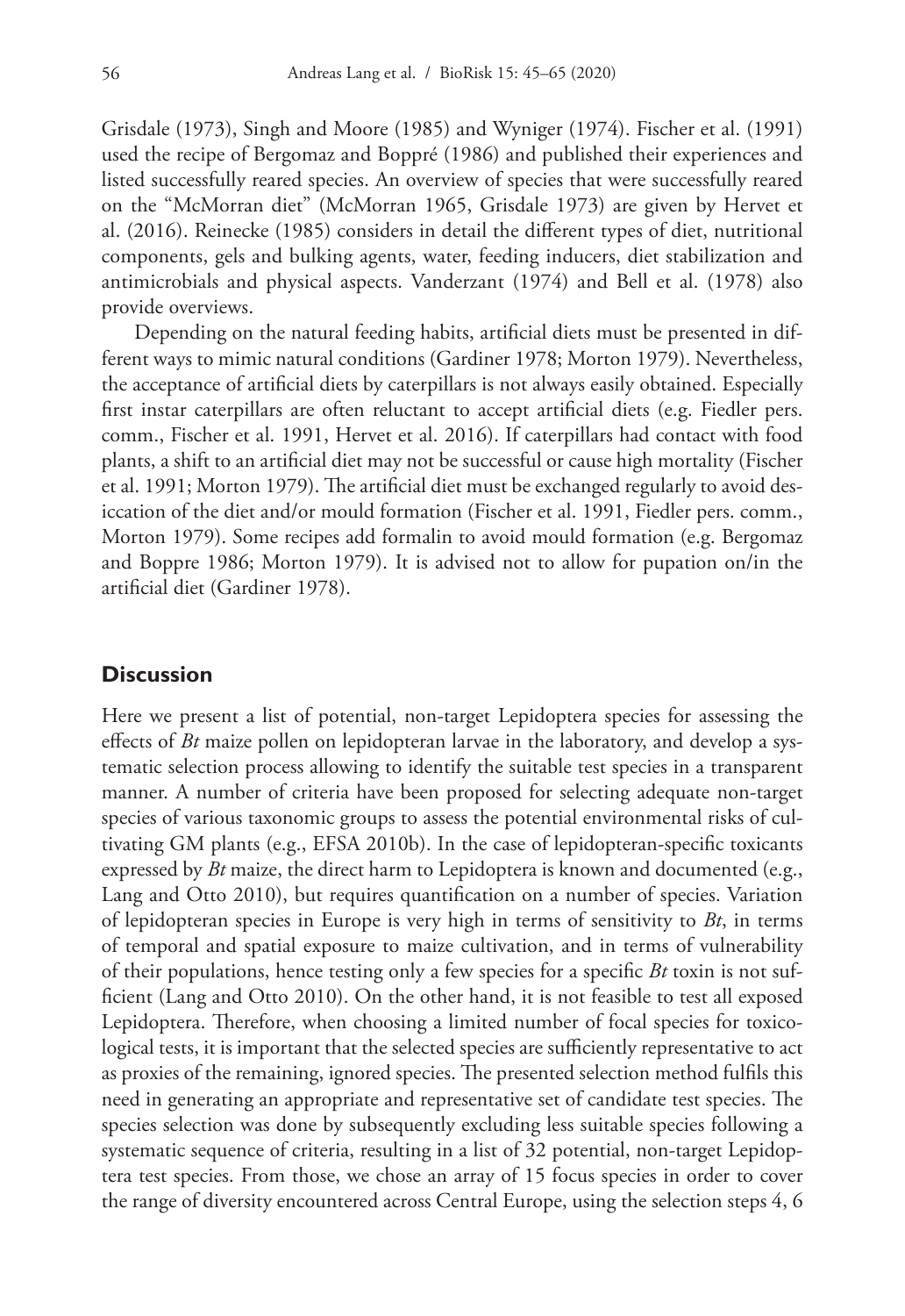and 7 to create representativeness in terms of widespread species occurring in various habitat types, encompassing a wide geographical range and a large number of different environments, and covering taxonomic variety, protection values and morphological features such as larval body size.

Importantly, a crucial selection criterion was step 5, the possibility to breed the species in the laboratory, which is of relevance when keeping specimens for testing purposes and establishing lab cultures of test organisms (Hilbeck et al. 2014). In our research on breeding Lepidoptera, we considered 9 super-families with 30 families, representing the so-called "Macro-Lepidoptera". For all families that have larger numbers of species, reports on breeding for several species exist. In most families, some species were also reared on an artificial diet, indicating that good procedures exist to breed these species in the laboratory without the need to cultivate the respective host plants. Even for some families consisting of very few species in Europe, information on breeding could be retrieved (see Suppl. material 1, 2). Clearly, this allows to select a good taxonomic range of species across "(Macro-)Lepidoptera", e.g. the species of our selection process in Table 2 represent 4 of these 9 super-families. This means that there is no general lack of breeding information impeding lab rearing of test species, with the *caveat* that for specific cases and circumstances establishment of lab cultures can still pose problems, and in such cases it may take time to develop a workable rearing method to obtain sufficient healthy larvae for experiments.

In contrast to the initial systematic selection criteria (steps 1–5), the last selection steps 6 and 7 were done according to expert assessment, as was proposed by other published selection protocols (Hilbeck et al. 2014). Such an expert judgement serves as a cross check in order to review if relevant species were missed by the operational selection process. Our selection of widespread species occurring in farmland and other habitat types (step 4) favours generalist and mobile species rather than more specialised, stationary species living in habitats other than farmland. However, protected species are of special conservation concern (EFSA 2010a, b; 2015), and non-farmland habitats hosting endangered species may also receive wind-dispersed *Bt* maize pollen (Lang et al. 2015). Thus, expert choice in step 6 ensured the consideration of these protected species, which may well vary with the bio-geographical region (Dolezel et al. 2018). In step 7, further aspects were taken into account to ensure a representative variety of species. For example, taxonomic variety covering a range of different Lepidoptera super-families is important, because different species (groups) may differ e.g. in their sensitivity to *Bt* (Peacock et al. 1998; Wolt et al. 2005). Species sensitivity distributions (SSD) for toxicological effects rely on sets of representative test species (Posthuma et al. 2002). So far, only one SSD was calculated for Lepidoptera and *Bt* maize (EFSA 2011; Perry et al. 2012), including mainly pest species of only a few Lepidoptera super-families with a focus on the often *Bt*-insensitive Noctuidae. Considering a wider taxonomic range of NT Lepidoptera species would improve the reliability of SSD results. We consider larval body size to be an additional relevant aspect for species selection, because smaller larvae tend to be more sensitive to the effects of *Bt* pollen uptake (Felke and Langenbruch 2005; Wolt et al. 2005).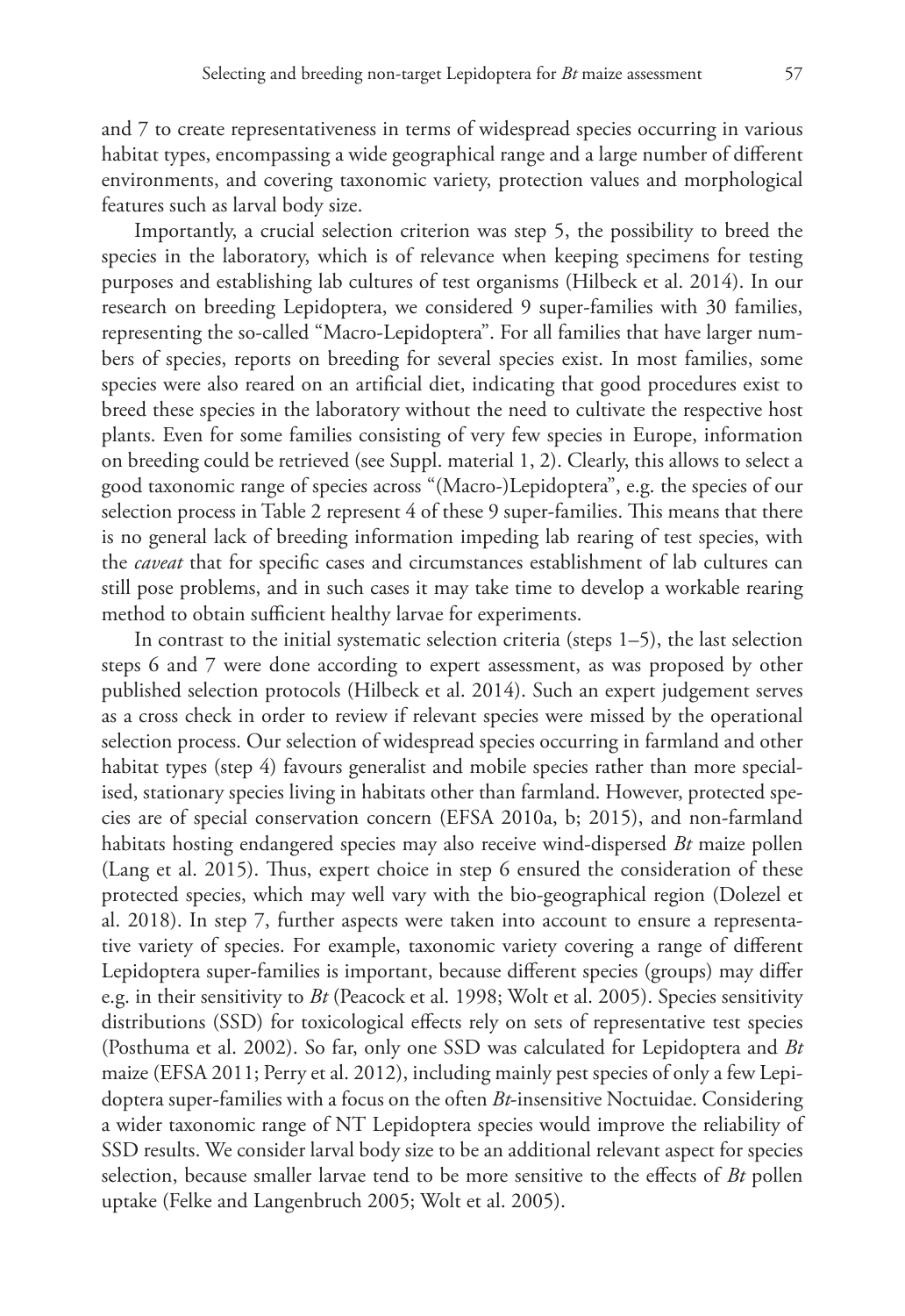In our study we used LEPIDAT, a database compiled by the BfN (Pretscher and Klefges 2000; Schmitz et al. 2003). In the meantime, LEPIDAT has been replaced by the web application "Schmetterlinge Deutschlands" ([https://www.schmetterlinge-d.de/\)."](https://www.schmetterlinge-d.de/).%E2%80%9D) Species excluded or not considered by our approach may in fact be suitable and valuable test species, e.g. some Micro-Lepidoptera, which were discounted due to the lack of available biological information. Other Lepidoptera databases could be valuable and basic sources for the environmental risk assessment of transgenic crops, too, and existing ones should be assessed for their respective suitability, and adapted if required (e.g. the eBMS database).

It has to be noted that our selection procedure resulted in the general identification of representative species suitable for laboratory experiments and does not aim to recognise a specific hazard to certain species in advance. In fact, the potential hazard has to be studied in the subsequent lab trials, which is also why the still mostly unknown susceptibility of single lepidopteran species to *Bt* maize pollen was not a selection criterion for choosing the test species in our study. Any selection procedure for test species must identify and take into account the species of the local, corresponding environment, i.e. the species that would be exposed in the area where the *Bt* maize is to be grown. If applying our selection process to regions in Europe other than Germany, the conditions determining the magnitude of the exposure of certain lepidopteran species to *Bt* maize will differ, and the selection process should be adapted accordingly, e.g. with respect to the altitude ranges of maize cultivation or times of maize pollen shedding.

### **Conclusions**

In view of the thousands of lepidopteran species in Europe it is indispensable to focus on only a limited range of species for the assessment of adverse effects of *Bt* maize on lepidopteran larvae. On the other hand, it is also paramount to consider a sufficient number of species to assure a reasonable representativeness of the tested species group. Our stepwise selection procedure provides a systematic, transparent and generic approach to create a representative list of NT Lepidoptera for *Bt* maize testing. This is a major achievement as a standardised protocol on how to select the relevant indicator species did not exist up to now. The selection process is generic in the sense that it can be simply adapted to other locations as well as to specific requirements and objectives. In our case, the resulting species list is highly representative and exceeds the so far limited range of studied test species for the risk assessment of *Bt* maize in Central Europe. Breeding feasibility is of crucial importance for maintaining laboratory cultures of test species, on which there is a large body of literature. For all species-rich Lepidoptera families many reports on breeding for several species exist; this often includes rearing on an artificial diet. In other words, laboratory testing of NT Lepidoptera species appears feasible for a very broad taxonomic range, which is summarised here for the first time. Thus, any risk assessment involving the breeding of butterfly and moth larvae will benefit from the information presented. In particular, NT testing of Lepidoptera in Europe for the assessment of *Bt* maize will greatly profit from following the reported approach, information and results.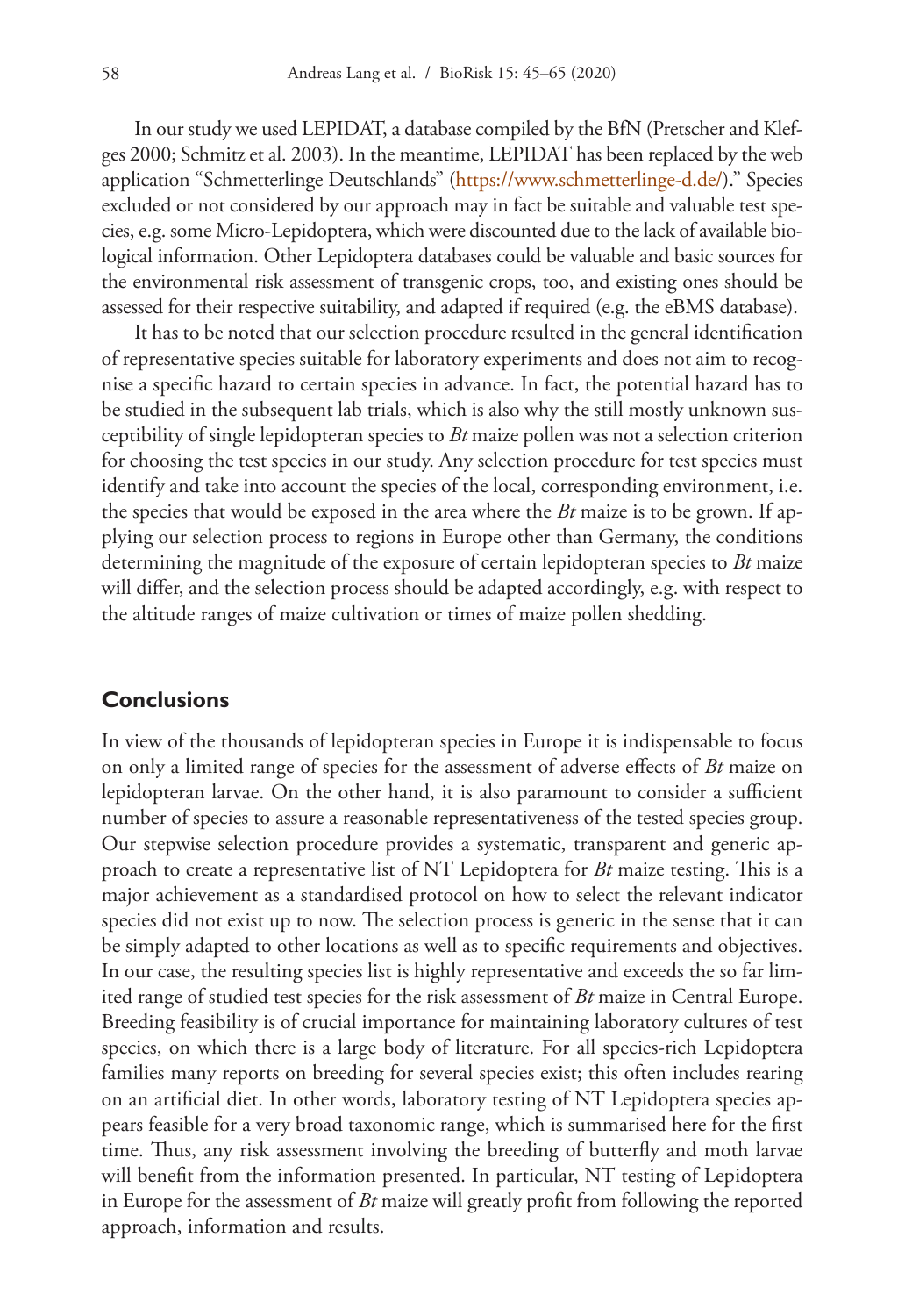### **Acknowledgements**

We are grateful to Ingo Heide for his great support with the LEPIDAT database. The study was supported by the German Federal Agency for Nature Conservation, BfN, Bonn (FKZ 3515890100) with funds from the Federal Ministry for the Environment, Nature Conservation and Nuclear Safety (BMU).

### **References**

- Andow DA, Hilbeck A (2004) Environmental Risk Assessment of Genetically Modified Organisms (Vol. 1). A. Case Study of Bt Maize in Kenya. CAB International, Wallingford. <https://doi.org/10.1079/9780851998619.0000>
- Andow DA, Lövei GL, Arpaia S, Wilson L, Fontes EMG, Hilbeck A, Lang A, Van Tuat N, Pires CSS, Sujii ER, Zwahlen C, Birch ANE, Capalbo DMF, Prescott K, Omoto C, Zeilinger AR (2013) An ecologically-based method for selecting ecological indicators for assessing risks to biological diversity from genetically-engineered plants. Journal of Biosafety 22: 141–146.
- Arpaia S, Baldacchino F, Bosi S, Burgio G, Errico S, Magarelli RA, Masetti A, Santorsola S (2018) Evaluation of the potential exposure of butterflies to genetically modified maize pollen in protected areas in Italy. Insect Science 25(4): 549–561. [https://doi.](https://doi.org/10.1111/1744-7917.12591) [org/10.1111/1744-7917.12591](https://doi.org/10.1111/1744-7917.12591)
- Aue AUE (1928) Handbuch für den praktischen Entomologen I. Band, Allgemeiner Teil Fang und Zucht, 235 pp.
- Bathon H, Gröner A (1977) Vergleich verschiedener Methoden zur Desinfektion der Eier der Kohleule. Zeitschrift für Angewandte Entomologie 84(1–4): 305–310. [https://doi.](https://doi.org/10.1111/j.1439-0418.1977.tb04291.x) [org/10.1111/j.1439-0418.1977.tb04291.x](https://doi.org/10.1111/j.1439-0418.1977.tb04291.x)
- Bell RA, Shapiro M, Owens C (1978) Simplified artificial diet and rearing techniques for the gipsy moth *Lymantria dispar*, Lepidoptera Lymantriinae. Journal of the New York Entomological Society 86(4): e278.
- Bergomaz R, Boppré M (1986) A simple instant diet for rearing Arctiidae and other moths. Journal of the Lepidopterists Society 40: 131–137.
- BfN [Bundesamt für Naturschutz] (2011) Rote Liste gefährdeter Tiere, Pflanzen und Pilze Deutschlands. Band 3: Wirbellose Tiere (Teil 1). Bonn-Bad Godesberg. Landwirtschaftsverlag, Münster.
- Binning RR, Rice ME (2002) Effects of transgenic Bt corn on growth and development of the stalk borer *Papaipema nebris* (Lepidoptera: Noctuidae). Journal of Economic Entomology 95(3): 622–627. <https://doi.org/10.1603/0022-0493-95.3.622>
- Bräu M, Bolz R, Kolbeck H, Nunner A, Voith J, Wolf W (2013) Tagfalter in Bayern. Ulmer, Stuttgart.
- Bryant EH, Backus VL, Clark ME, Reed DH (1999) Experimental tests of captive breeding for endangered species. Conservation Biology 13(6): 1487–1496. [https://doi.org/10.1046/](https://doi.org/10.1046/j.1523-1739.1999.98440.x) [j.1523-1739.1999.98440.x](https://doi.org/10.1046/j.1523-1739.1999.98440.x)
- Carter D, Hargreaves B (1986) A Field Guide to Caterpillars of Butterflies and Moths in Britain and Europe. Collins, London.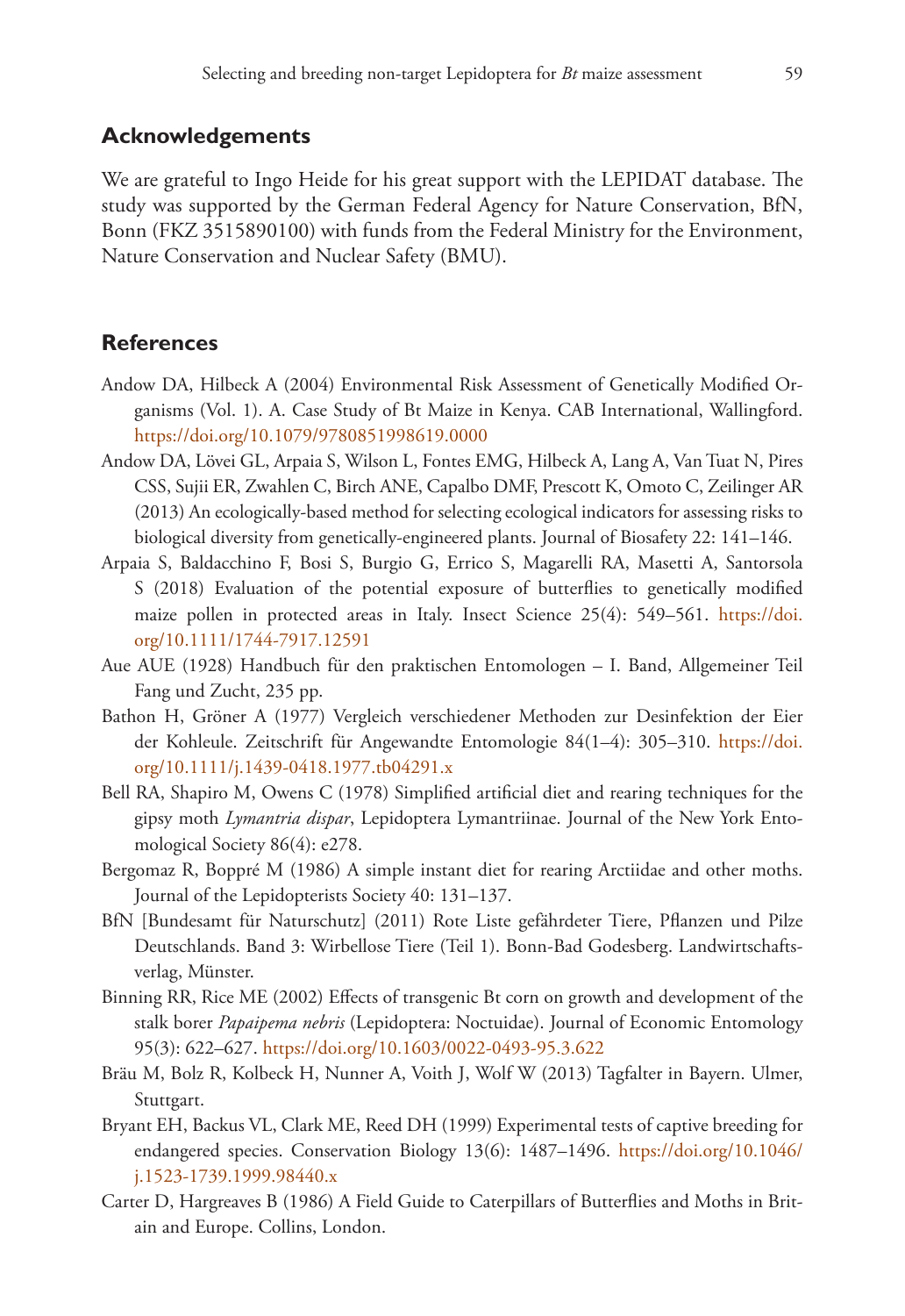- Clarke CA, Sheppard PM (1956) Handpairing of butterflies. Lepidopterists's News 10: 47–53. <https://doi.org/10.2307/2406097>
- Davis FM, Malone TG, Jordan WC (1990) Medium-sized lepidopterous rearing system using multicellular eraring trays. Journal of Economic Entomology 83(4): 1535–1540. [https://](https://doi.org/10.1093/jee/83.4.1535) [doi.org/10.1093/jee/83.4.1535](https://doi.org/10.1093/jee/83.4.1535)
- Dively GP, Rose R, Sears MK, Hellmich RL, Stanley-Horn DE, Calvin DD, Russo JM, Anderson PL (2004) Effects on monarch butterfly larvae (Lepidoptera: Danaidae) after continuous exposure to Cry1Ab-expressing corn during anthesis. Environmental Entomology 33(4): 1116–1125. <https://doi.org/10.1603/0046-225X-33.4.1116>
- Dolezel M, Bartel A, Heissenberger A (2018) Spatial analysis of the occurrence of protected butterflies in six European biogeographic regions as a tool for the environmental risk assessment of Bt maize. BioRisk 13: 31–52.<https://doi.org/10.3897/biorisk.13.20688>
- EC [European Commission] (2018) Commission Directive (EU) 2018/350 of 8 March 2018 amending Directive 2001/18/EC of the European Parliament and of the Council as regards the environmental risk assessment of genetically modified organisms. Official Journal European Communities L67: 30–45.
- EC [European Council] (1992) EC Directive 92/43/EEC of 21 May 1992 on the conservation of natural habitats and of wild fauna and flora. Official Journal L 206 [22.7.1992]: 0007–0050.
- EC [European Council] (2001) Directive 2001/18/EC of the European Parliament and of the Council of 12 March 2001 on the deliberate release into the environment of genetically modified organisms and repealing Council Directive 90/220/EC – Commission Declaration. Official Journal EuropeanCommunities L106: 1–39.
- EFSA [European Food Safety Authority] (2010a) Scientific opinion on the assessment of potential impacts of genetically modified plants on nontarget organisms. EFSA Journal 8(11): e1878.<https://doi.org/10.2903/j.efsa.2010.1878>
- EFSA [European Food Safety Authority] (2010b) Guidance on the environmental risk assessment of genetically modified plants. Scientific opinion of the EFSA panel on genetically modified organisms (GMO). EFSA Journal 8(11): e1879.<https://doi.org/10.2903/j.efsa.2010.1879>
- EFSA [European Food Safety Authority] (2011) Scientific Opinion updating the evaluation of the environmental risk assessment and risk management recommendations on insect resistant genetically modified maize 1507 for cultivation. EFSA Journal 9(11): e2429. [https://](https://doi.org/10.2903/j.efsa.2011.2429) [doi.org/10.2903/j.efsa.2011.2429](https://doi.org/10.2903/j.efsa.2011.2429)
- EFSA [European Food Safety Authority] (2015) Updating risk management recommendations to limit exposure of non-target Lepidoptera of conservation concern in protected habitats to Bt-maize pollen. EFSA Journal 13(7): e4127. <https://doi.org/10.2903/j.efsa.2015.4127>
- EFSA [European Food Safety Authority] (2016) Coverage of endangered species in environmental risk assessments at EFSA. EFSA Journal 14(2): e4312. [https://doi.org/10.2903/j.](https://doi.org/10.2903/j.efsa.2016.4312) [efsa.2016.4312](https://doi.org/10.2903/j.efsa.2016.4312)
- Emberlin J, Adams-Groom B, Tidmarsh J (1999) The dispersal of maize (*Zea mays*) pollen. A Report Commissioned by the Soil Association. National Pollen Research Unit, University College Worcester.
- Felke M, Langenbruch GA (2005) Auswirkungen des Pollens von transgenem Bt-Mais auf ausgewählte Schmetterlingslarven. BfN-Skripten 157: 1–143.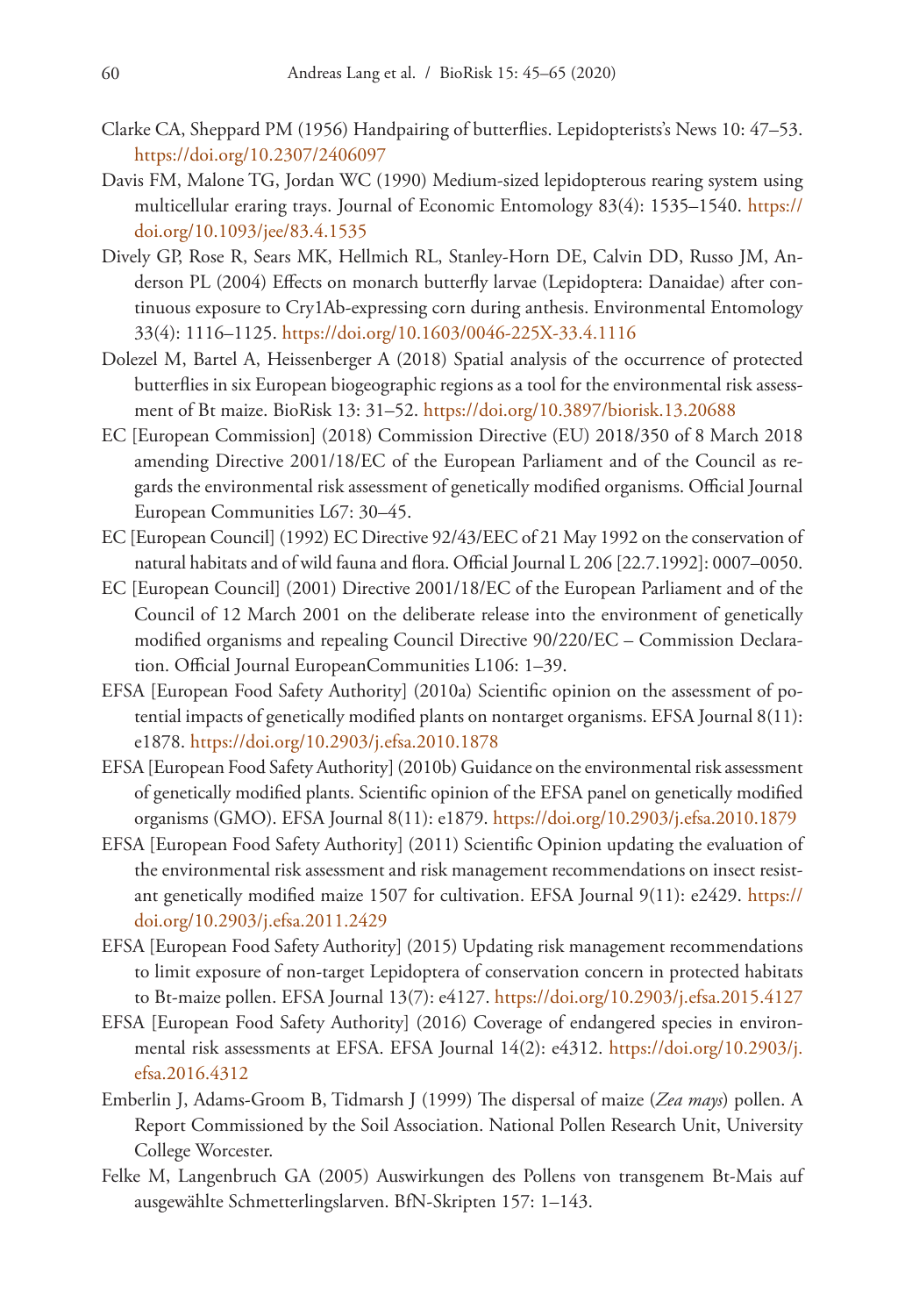- Fischer OW, Kiesel A, Schlenker K (1991) Nachtfalterzuchten mit Kunstfutter. Ein Erfahrungsbericht. Entomologische Zeitschrift 101: 293–301.
- Friedrich E (1983) Handbuch der Schmetterlingszucht Europäische Arten. Kosmos Verlag.
- Friedrich E (1986) Breeding Butterflies and Moths. A practical handbook for British and European species. Harley Books, Colchester.
- Fritzer F (2005) Raupenzucht einheimische Schmetterlinge selbst züchten. Naturkundliche Beiträge des DJN 35: 3–28.
- Gardiner BOC (1978) The preparation and use of artificial diets for rearing insects. Entomologist's Record and Journal of Variation 90: 267–270. [287–291]
- Glare TR, O'Callaghan M (2000) *Bacillus thuringiensis*: biology, ecology and safety. Wiley, Chichester.
- Gleichauf R (1968) Die Raupenzucht in: Schmetterlinge sammeln und züchten. Ulmers Tierbuchreihe, Eugen Ulmer, Stuttgart, 88–126.
- Grisdale DG (1963) Rearing insects on artificial diet. Interim Research Report of the Insect Pathology Research Institute. Sault Ste Marie, Ontario.
- Grisdale D (1973) Large volume preparation and processing of a synthetic diet for insect rearing. Canadian Entomologist 105(12): 1553–1557.<https://doi.org/10.4039/Ent1051553-12>
- Hansen L, Zethner O (1979) Techniques for rearing 26 species of Noctuidae (Lepidoptera) on an artificial diet. Yearbook, Royal Veterinary and Agricultural University Frederiksberg, Copenhagen, 84–97.
- Hervet VAD, Laird RA, Floate KD (2016) A Review of the McMorran diet for rearing Lepidoptera species with addition of a further 39 species. Journal of Insect Science 16(19): 1–7. <https://doi.org/10.1093/jisesa/iev151>
- Hilbeck A, Andow DA, Fontes EMG (2006) Environmental Risk Assessment of Genetically Modified Organisms (Vol. 2). Methodologies for Assessing Bt cotton in Brazil. CAB International, Wallingford. <https://doi.org/10.1079/9781845930004.0000>
- Hilbeck A, Jänsch S, Meier M, Römbke J (2008) Analysis and validation of present ecotoxicological test methods and strategies for the risk assessment of genetically modified plants. BfN-Skripten 236: 1–143.
- Hilbeck A, Meier M, Römbke J, Jänsch S, Teichmann H, Tappeser B (2011) Environmental risk assessment of genetically modified plants – concepts and controversies. Environmental Sciences Europe 23(1): e13. <https://doi.org/10.1186/2190-4715-23-13>
- Hilbeck A, Weiss G, Oehen B, Römbke J, Jänsch S, Teichmann H, Lang A, Otto M, Tappeser B (2014) Ranking matrices as operational tools for the environmental risk assessment of genetically modified crops on non-target organisms. Ecological Indicators 36: 367–381. <https://doi.org/10.1016/j.ecolind.2013.07.016>
- Hofmann F, Schlechtriemen U, Kuhn U, Wittich K-P, Koch W, Ober S, Vögel R, Otto M (2013) Variation of Maize Pollen Shedding in North Germany and its Relevance for GMO-Monitoring. In: Breckling B, Verhoeven R (Eds) GM-Crop Cultivation – Ecological Effects on a Landscape Scale: Proceedings of the Third GMLS Conference 2012 in Bremen. Peter Lang D, Frankfurt, 19–25.
- Holtheuer B (1908) Anleitung. Wanderbuch für den Raupensammler. Verlag von Felix L. Dames, Steglitz-Berlin, 4–11.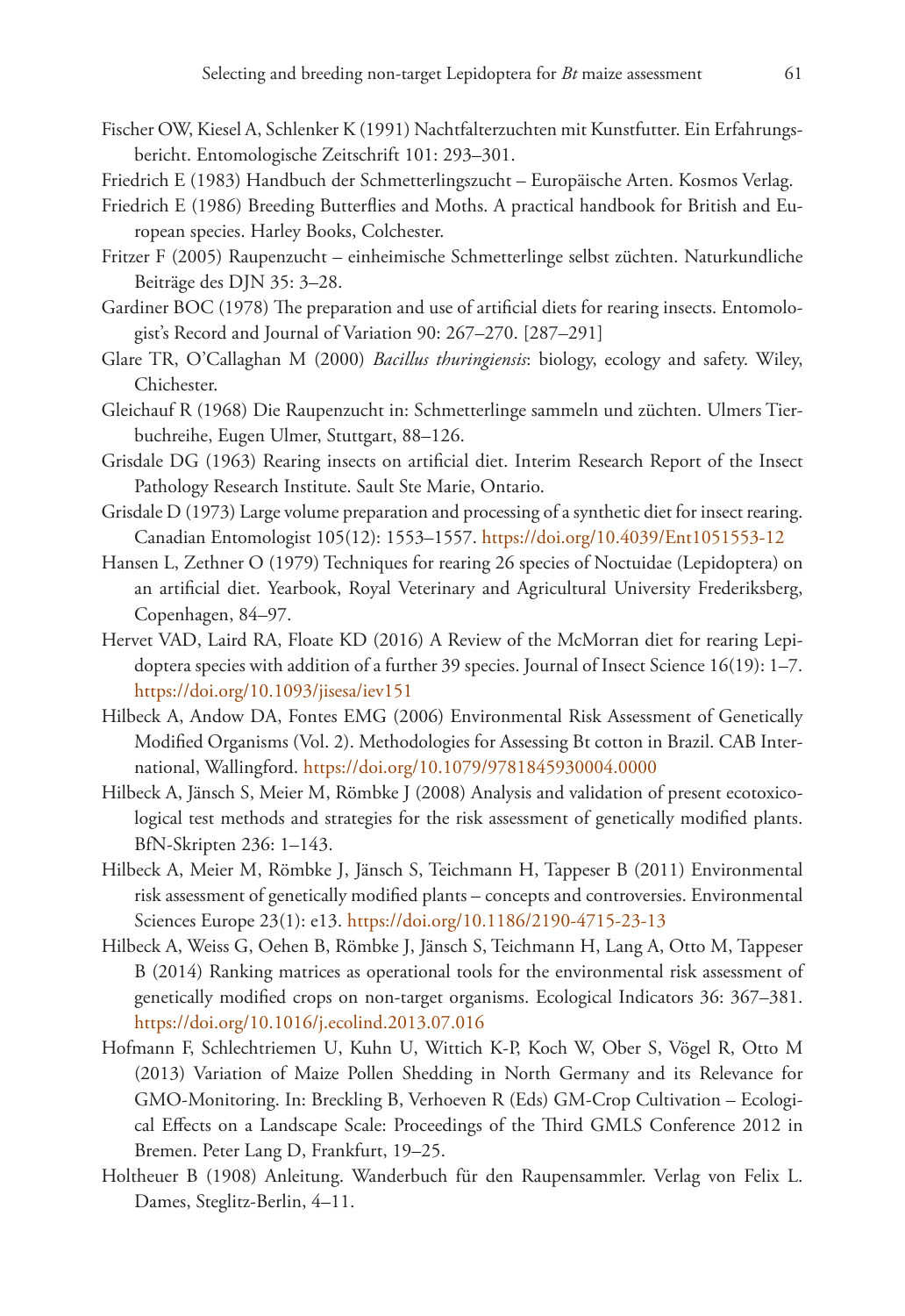- House HL, Singh P, Batsch WW (1971) Artificial diets for insects: a compilation of references with abstracts. Inform. Bulletin No. 7, Research Institute. Canada Department of Agriculture, Belleville, 156 pp.
- ISAAA (2019) ISAAA Briefs brief 54 Global status of Commercialized biotech / GM Crops in 2018. ISAAA Brief No. 54. Ithaca, NY.
- Khalaf KT (1979) A list of larvae sustained on wheatgerm diet. Journal of the Lepidopterists Society 33: 196–197.
- Lang A (2004) Monitoring the impact of *Bt* maize on butterflies in the field: Estimation of required sample sizes. Environmental Biosafety Research 3(1): 55–66. [https://doi.](https://doi.org/10.1051/ebr:2003018) [org/10.1051/ebr:2003018](https://doi.org/10.1051/ebr:2003018)
- Lang A, Bühler C (2012) Estimation of required sampling effort for monitoring the possible effects of transgenic crops on butterflies: Lessons from long-term routine monitoring schemes in Switzerland. Ecological Indicators 13(1): 29–36. [https://doi.org/10.1016/j.](https://doi.org/10.1016/j.ecolind.2011.05.004) [ecolind.2011.05.004](https://doi.org/10.1016/j.ecolind.2011.05.004)
- Lang A, Otto M (2010) A synthesis of laboratory and field studies on the effects of transgenic *Bt*maize on non-target Lepidoptera. Entomologia Experimentalis et Applicata 135: 121–134. <https://doi.org/10.1111/j.1570-7458.2010.00981.x>
- Lang A, Vojtech E (2006) The effects of pollen consumption of transgenic *Bt* maize on the common swallowtail, *Papilio machaon* L. (Lepidoptera, Papilionidae). Basic and Applied Ecology 7(4): 296–306.<https://doi.org/10.1016/j.baae.2005.10.003>
- Lang A, Ludy C, Vojtech E (2004) Dispersion and deposition of *Bt* maize pollen in field margins. Journal of Plant Diseases and Protection 111: 417–428.
- Lang A, Oehen B, Ross JH, Bieri K, Steinbrich A (2015) Potential exposure of butterflies in protected habitats by *Bt* maize cultivation: A case study in Switzerland. Biological Conservation 192: 369–377. <https://doi.org/10.1016/j.biocon.2015.10.006>
- Lang A, Lee M, Dolek M, Berchtold J, Otto M (2019) Laboratory tests with Lepidoptera to assess non-target effects of *Bt* maize pollen: Analysis of current studies and recommendations for a standardised design. Environmental Sciences Europe 31(1): 39–49. [https://doi.](https://doi.org/10.1186/s12302-019-0220-2) [org/10.1186/s12302-019-0220-2](https://doi.org/10.1186/s12302-019-0220-2)
- Losey JE, Hufbauer RA, Hartzler RG (2003) Enumerating lepidopteran species associated with maize as a first step in risk assessment in the USA. Environmental Biosafety Research 2(4): 247–261.<https://doi.org/10.1051/ebr:2003015>
- Lutz KG (1904) Der Schmetterlingszüchter Lebens- und Entwicklungsweise unserer heimischen Schmetterlinge nebst einer Anleitung zur Schmetterlingszucht. J. Ebner, Ulm.
- Masetti A, Arpaia S, Ghesini S, Magagnoli S, Magarelli RA, Neri U, Lener M, Rastelli V, Staiano G, Lang A, Marini M, Burgio G (2017) Macro-moths as possible assessment endpoints for non-target effects of *Bt*-maize pollen: A faunistic study in three Italian protected areas. Bulletin of Insectology 70: 307–314.
- McMorran A (1965) A synthetic diet for the spruce budworm, *Choristoneura fumiferana* (Clem.) (Lepidoptera: Tortricidae). Canadian Entomologist 97(1): 58–62. [https://doi.](https://doi.org/10.4039/Ent9758-1) [org/10.4039/Ent9758-1](https://doi.org/10.4039/Ent9758-1)
- Morton AC (1979) Rearing butterflies on artificial diets. Journal of Research on the Lepidoptera 18(4): 221–227.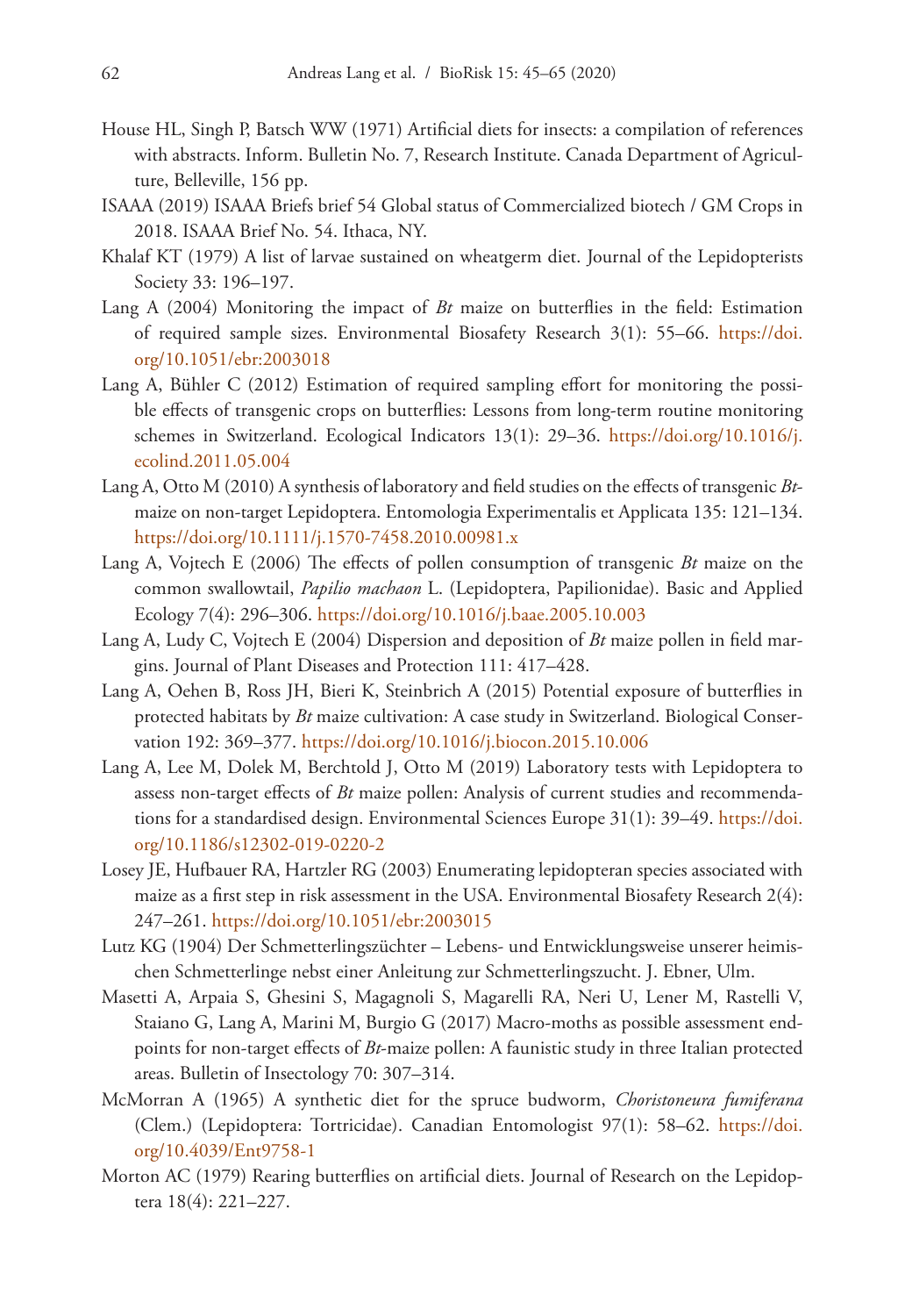- Müller T (1986) Zuchtberichte 29. Grundlagen der Schmetterlingszucht 1. Mitteilung: Einführung in die Schmetterlingszucht. Entomologische Nachrichten und Berichte 30(3): 126–128.
- Müller T (1987a) Zuchtberichte. 31. Grundlagen der Schmetterlingszucht 2. Mitteilung: Anregungen für technische Hilfsmittel zur Schmetterlingszucht. Entomologische Nachrichten und Berichte 31(4): 182–185.
- Müller T (1987b) Zuchtberichte 34. Grundlagen der Schmetterlingszucht 3. Mitteilung: Hinweise zur Zucht von Tagfaltern. Entomologische Nachrichten und Berichte 31(6): 276–279.
- Müller T, Wintermann M (1985) Zuchtberichte. 26. Freilandunabhängige, inzuchtfreie Schmetterlingszucht. Entomologische Nachrichten und Berichte 29: 31–32.
- Peacock JW, Schweitzer DF, Carter JL, Dubois NR (1998) Laboratory assessment of the effects of *Bacillus thuringiensis* on native Lepidoptera. Environmental Entomology 27(2): 450–457.<https://doi.org/10.1093/ee/27.2.450>
- Pérez-Hedo M, López C, Albajes R, Eizaguirre M (2012) Low susceptibility of non-target Lepidopteran maize pests to the *Bt* protein Cry1Ab. Bulletin of Entomological Research 102(6): 737–743. <https://doi.org/10.1017/S0007485312000351>
- Perry JN, Devos Y, Arpaia S, Bartsch D, Ehlert C, Gathmann A, Hails RS, Hendriksen NB, Kiss J, Messean A, Mestdagh S, Neemann G, Nuti M, Sweet JB, Tebbe CC (2012) Estimating the effects of Cry1F Bt-maize pollen on non-target Lepidoptera using a mathematical model of exposure. Journal of Applied Ecology 49(1): 29–37. [https://doi.org/10.1111/](https://doi.org/10.1111/j.1365-2664.2011.02083.x) [j.1365-2664.2011.02083.x](https://doi.org/10.1111/j.1365-2664.2011.02083.x)
- Pilcher CD, Rice ME, Obrycki JJ, Lewis LC (1997) Field and laboratory evaluations of transgenic *Bacillus thuringiensis* corn on secondary lepidopteran pests (Lepidoptera: Noctuidae). Journal of Economic Entomology 90(2): 669–678. <https://doi.org/10.1093/jee/90.2.669>
- Platt AP (1969) A simple technique for hand-pairing *Limenitis* butterflies. Journal of the Lepidopterists Society 23: 109–112.
- Posthuma L, Suter GW II, Traas TP [Eds] (2002) Species Sensitivity Distributions in Ecotoxicology. CRC Press, Florida, 616 pp. <https://doi.org/10.1201/9781420032314>
- Pretscher P, Klefges P (2000) Die Schmetterlingsdatenbank LEPIDAT des Bundesamtes für Naturschutz (BfN): Grundlage für die Erstellung der Roten Liste gefährdeter Großschmetterlinge Deutschlands. Schriftenreihe Landschaftspflege Naturschutz 65: 51–70.
- Reinecke JP (1985) Chapter 9 Nutrition: Artificial Diets. In: Kerkut GA, Gilber LI (Eds) Comprehensive insect physiology, biochemistry and pharmacology (Vol. 4). Regulation: Digestion, Nutrition, Excretion. Pergamon Press, Oxford 4: 391–419. [https://doi.org/10.1016/](https://doi.org/10.1016/B978-0-08-030805-0.50015-8) [B978-0-08-030805-0.50015-8](https://doi.org/10.1016/B978-0-08-030805-0.50015-8)
- Reinhardt R, Harpke A, Caspari S, Dolek M, Kühn E, Musche M, Trusch R, Wiemers M, Settele J (2020) Verbreitungsatlas der Tagfalter und Widderchen Deutschlands. Ulmer, Stuttgart.
- Rennwald E, Rodeland J (2019) Lepiforums-Europaliste der Schmetterlinge. Version 6, Stand 1. Januar 2019. <http://www.lepiforum.de/lepiwiki.pl?Downloads>
- Römbke J, Jänsch S, Meier M, Hilbeck A, Teichmann H, Tappeser B (2010) General recommendations for soil ecotoxicological tests suitable for the environmental risk assessment of genetically modified plants. Integrated Environmental Assessment and Management 2010(6): 287–300.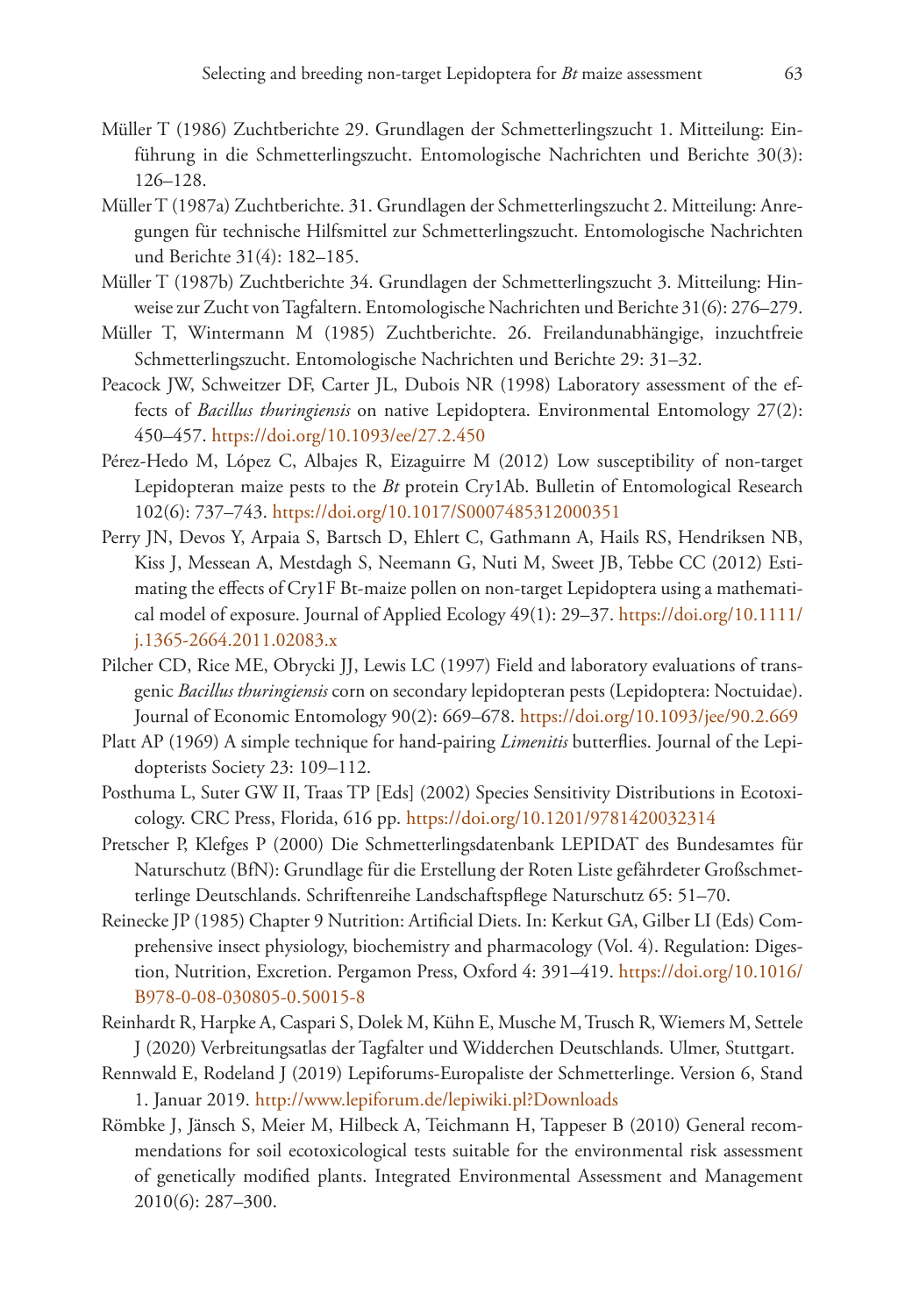- Schmitz G, Bartsch D, Pretscher P (2003) Selection of relevant non-target herbivores for monitoring the environmental effects of *Bt* maize pollen. Environmental Biosafety Research 2(2): 117–132. <https://doi.org/10.1051/ebr:2003007>
- Schuppener M, Mühlhauser J, Müller A-K, Rauschen S (2012) Environmental risk assessment for the small tortoiseshell *Aglais urticae* and a stacked *Bt*-maize with combined resistances against Lepidoptera and Chrysomelidae in central European agrarian landscapes. Molecular Ecology 21(18): 4646–4662.<https://doi.org/10.1111/j.1365-294X.2012.05716.x>
- Singh P (1977) Artificial diets for insects, mites, and spiders. IFI/Plenum, New York. [https://](https://doi.org/10.1007/978-1-4684-8349-9) [doi.org/10.1007/978-1-4684-8349-9](https://doi.org/10.1007/978-1-4684-8349-9)
- Singh P (1980) A general-purpose laboratory diet mixture for rearing insects. Insect Science and Its Application 4: 357–362. <https://doi.org/10.1017/S1742758400002393>
- Singh P (1983) A general purpose laboratory diet mixture for rearing insects. International Journal of Tropical Insect Science 4(04): 357–362.<https://doi.org/10.1017/S1742758400002393>
- Singh P, Moore RF (1985) Handbook of insect rearing (Vol. 2). Elsevier Science Publishers, Amsterdam.
- Singh P, Surrey MR (1980) A plastic container for rearing insects on artificial diet. New Zealand Journal of Zoology 7(3): 441–442.<https://doi.org/10.1080/03014223.1980.10423799>
- Skovmand O, Christoffersen PB (1994) Grid tray for rearing and testing lepidopteran larvae on artificial diet. Anzeiger für Schädingskunde, Pflanzenschutz. Umweltschutz 67(18): 1–18. <https://doi.org/10.1007/BF01906564>
- Stradling DJ (1999) Report on the potential for exposure of British Lepidoptera to toxic GM maize pollen. Unpublished report, 9 pp.
- Traxler A, Minarz E Höttinger H, Pennerstorfer J, Schmatzberger A, Bank G, Placer K, Hadrobolec M, Gaugitsch H (2005) Biodiversitäts-Hotspots der Agrarlandschaft als Eckpfeiler für Risikoabschätzung und Monitoring von GVO. Bundesministerium für Gesundheit und Frauen, Forschungsberichte der Sektion IV, Band 5, Wien, 185 pp.
- Van Wyk A, Van den Berg J, Van Hamburg H (2007) Selection of non-target Lepidoptera species for ecological risk assessment of *Bt* maize in South Africa. African Entomology 15(2): 356–366.<https://doi.org/10.4001/1021-3589-15.2.356>
- Vanderzant ES (1974) Development, significance, and application of artificial diets for insects. Annual Review of Entomology 19(1): 139-160. [https://doi.org/10.1146/annurev.](https://doi.org/10.1146/annurev.en.19.010174.001035) [en.19.010174.001035](https://doi.org/10.1146/annurev.en.19.010174.001035)
- Wallis de Vries MF, van Deijk J, van Alebeek F (2017) The importance of maize and oilseed rape field margins for Lepidoptera. Report VS2017.005 / CGM 2017-03, De Vlinderstichting / Dutch Butterfly Conservation, Wageningen.
- Weidemann HJ (1982–1984) Künstliche Nachzuchtmethoden bei Tagfaltern (in 7 Teilen). Entomologische Zeitschrift 92(14): 185–194; 92(17): 233–240; 92(18): 249–259; 93(8): 97–107; 93(11): 145–154; 93(22): 321–332; 93(23): 337–348; 94(5): 49–59.
- Wolt JD, Conlan CA, Majima K (2005) An ecological risk assessment of Cry1F maize pollen impact to pale grass blue butterfly. Environmental Biosafety Research 4(4): 243–251. <https://doi.org/10.1051/ebr:2006005>
- Wyniger R (1974) Insektenzucht: Methoden der Zucht und Haltung von Insekten und Milben im Laboratorium. Ulmer Verlag.